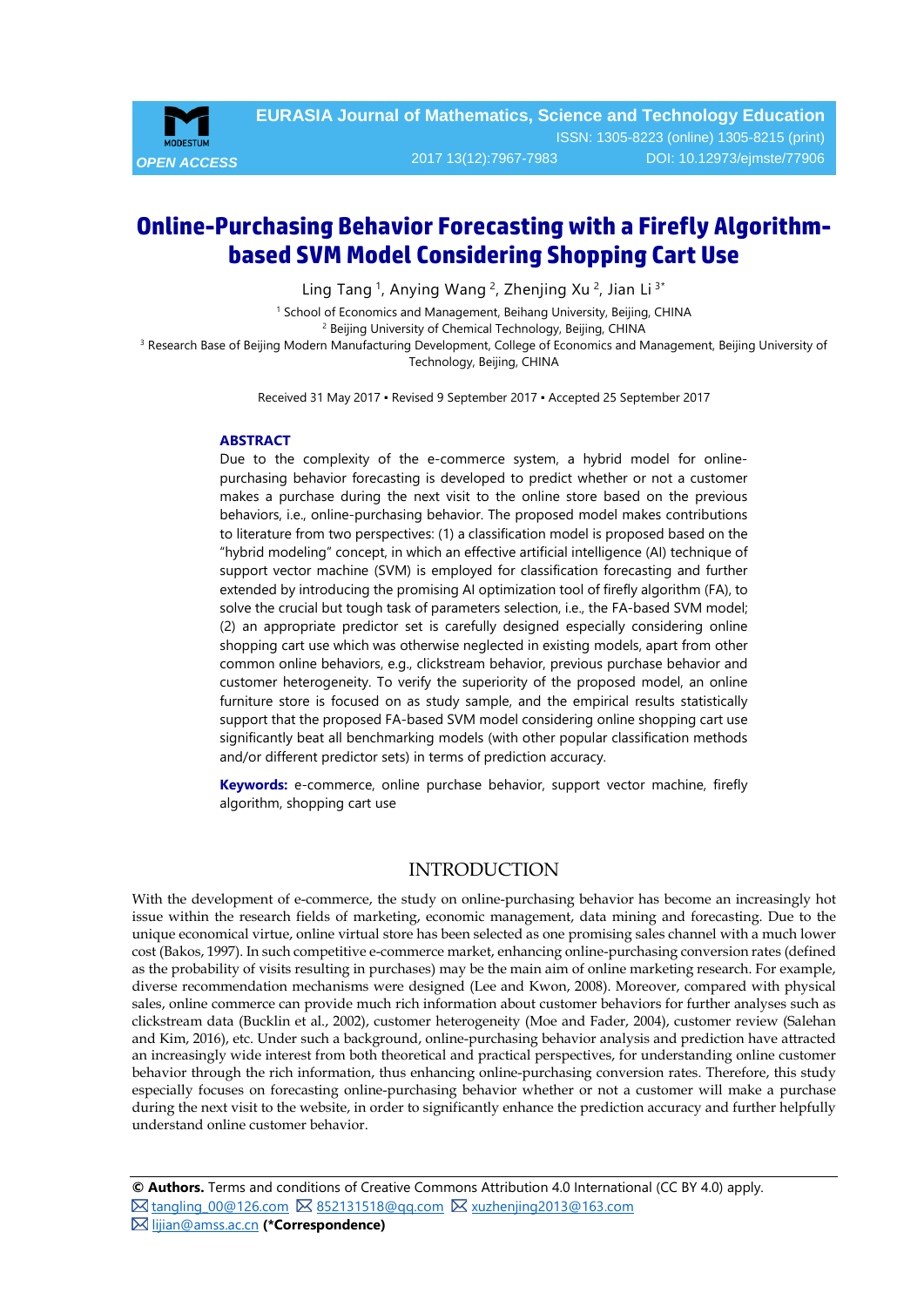#### **Contribution of this paper to the literature**

- Using the model predictors (covering both common online customer behaviors and shopping cart uses) and the FA-based SVM model (based on the "hybrid modeling" concept), the proposed model can be used as a powerful tool for forecasting online-purchasing behavior, in terms of prediction accuracy, robustness and time saving.
- The prediction results can be used to helpfully facilitate design effective recommendation mechanisms, in order to enhance the conversion rate, which is another important issue in online marketing research.

Though still insufficient, an increasing number of studies have made great contributions to online-purchasing behavior prediction, in which two main factors are included in the existing models, i.e., prediction techniques and model variables (or predictors). In terms of prediction techniques, the existing studies on online-purchasing behavior prediction are quite insufficient compared with other fields of prediction researches, and the traditional statistical models may be the most popular forecasting tools, e.g., linear regression (LR), logit regression (LogR) and Markov chain models. The LogR model has been generally considered as the most typical traditional technique in e-commerce market prediction. For example, Van den Poel and Buckinx (2005) used the LogR to predict the online-pursing behavior in an online wine store. Padmanabhan et al. (2001) employed several methods, e.g., the LR and LogR, to forecast whether a current visit results in a purchase or not based on clickstream data. Montgomery et al. (2004) applied the hidden Markov model to predict the purchase conversion rate in a popular online bookstore using clickstream data.

However, due to the complexity of online market, diverse powerful artificial intelligence (AI) models, with the powerful self-learning capabilities and machine learning, have been recently introduced and achieved much more satisfactory prediction results for online-purchasing behavior. For example, Gupta et al. (2014) employed sound machine learning algorithms to predict purchase by online customers based on dynamic pricing of a product. Boroujerdi et al. (2014) applied different (AI) classification algorithms, such as decision tree (DT), support vector machine (SVM) and rule-based method, to predict customer's purchase decision. Padmanabhan et al. (2001) employed the DT model to predict online-purchasing behavior based on clickstream data. Weng et al. (2011) employed Bayesian network to explore an online recommendation system for food online sales. Moe and Fader (2004) proposed a novel dynamic model based on Bayesian network to predict the online-purchasing conversion rate in the online book store of Amazon based on previous visiting and purchasing data. The empirical studies have observed that the AI tools were significantly powerful than traditional statistical ones in terms of higher prediction accuracy.

Among AI models, the SVM as an emerging AI technique has been proved to be one of promising tools for various classification problems (Wong and Hsu, 2006; Martens et al., 2007; Lessmann, 2009). The SVM model was proposed by Vapnik (1995), finely coupling solid theoretical foundation of statistical theory and powerful computer learning with the principle of structural risk minimization. According to existing studies, the SVM has been widely applied to various difficult prediction tasks and fully proved to possess excellent prediction capability, even for complex data samples (Tang et al., 2014; Tang et al., 2015). For example, Yu et al. (2006) proposed a novel method for crude oil price forecasting based on SVM. Yu et al. (2010) developed a four-stage SVM based multi-agent ensemble learning approach for credit risk evaluation. Chen et al. (2012) developed a novel approach called the hierarchical multiple kernel SVM for customer churn prediction directly using longitudinal behavioral data and Martin-Barragan et al. (2014) presented a new method, called interpretable SVMs for functional data, that provided an interpretable classifier with high predictive power. Bastı et al. (2015) used SVMs to analyze initial public offerings' short-term performance. Sun et al. (2009) conducted a comparative study on the effectiveness of strategies in the context of imbalanced text classification using SVM classifier. Therefore, this study especially employs the promising technique of SVM to study online-purchasing behavior.

Though effective in classification, the SVM model has its own weakness—parameters sensitivity, and its performance is closely dependent on the parameter selection (Kim and Sohn, 2010). To address the essential but tough task of parameter selection, various optimizing methods have been introduced into SVM to formulate hybrid SVM variants based on the helpful concept of "hybrid modeling" (Yu et al., 2008; Tang et al., 2012). In particular, various AI optimization algorithms, e.g., genetic algorithm (GA), simulated annealing (SA) and particle swarm optimization (PSO), have been shown effective in addressing such backward of SVM (Lin et al., 2008). Apart from those parameter searching algorithms, another effective artificial optimization method, firefly algorithm (FA) recently proposed by Yang (2010) has recently become a promising technique in optimization programming and parameter selection. The FA is a modern heuristic algorithm based on an interesting idea that the fireflies with less light intensity (corresponding to fitness function) will be attracted by the firefly with greater ones. Existing researches have shown the superiority of FA over other AI optimization algorithms in term of optimal solution convergence (Kazem et al., 2013; Mandal et al., 2013). For example, Tang et al. (2015) introduced FA into least square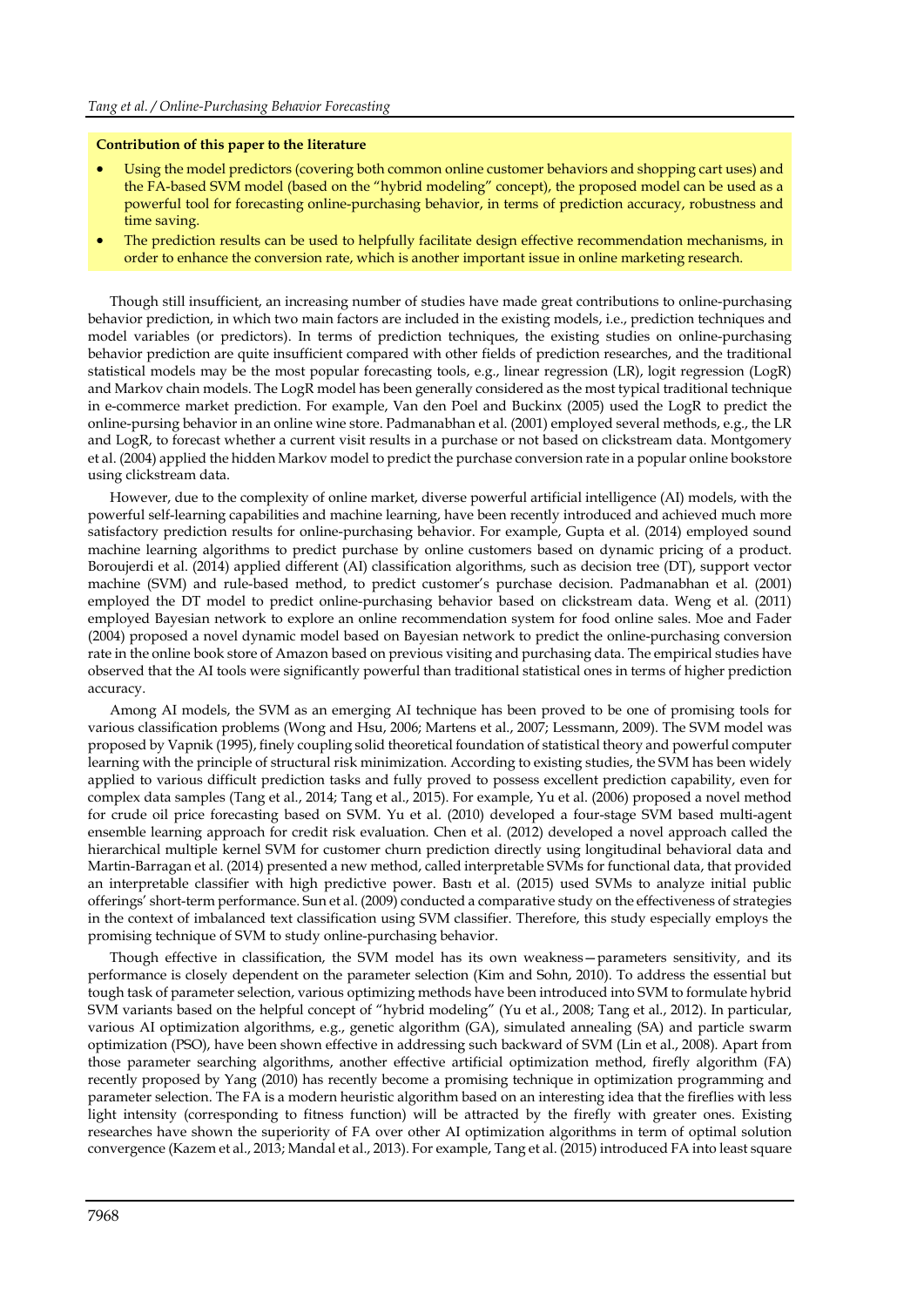support vector regression (LSSVR) for parameter selection to predict hydropower market, and the empirical results confirmed the superiority of FA over other AI optimization tools of GA, SA and PSO. However, to the best of our knowledge, there is few study using FA as the parameters optimization algorithm of SVM. Therefore, based on the "hybrid modeling" concept, this paper especially incorporates FA into SVM to formulate a novel FA-based SVM model for online-purchasing behavior prediction.

Regarding the other important part of online-purchasing behavior prediction models—predictors, various information concerning online customers and their behaviors has been employed, such as clickstream behavior, historical purchase behavior and customer demographics (Van den Poel and Buckinx, 2005). As for clickstream measures, the information at the level of sessions, the total number of past visits to the store, the period elapsed since the last visit, the total period spent at the site during the entire period of observation, etc. have been usually considered as effective indicators for evaluating purchase potential (Moe and Fader, 2004; Van den Poel and Buckinx, 2005). Besides, the total number of viewed page, the average time spent per page, the percentage of pages viewed at category and product levels have been also taken into consideration as clickstream behaviors (Moe and Fader, 2004). As for historical purchase behavior, the popular predictors are the frequency of past purchases (Van den Poel and Buckinx, 2005; Lemon et al., 2002), the total expenditure amount (Van den Poel and Buckinx, 2005; Baesens et al., 2002), and the average expenditure amount (Van den Poel and Buckinx, 2005). Customer demographics (and heterogeneity), which help identify the online customers as buyers or non-buyers according to the motivation of entering the online stores (Moe and Fader, 2004; Ansari et al., 2000; Liu et al., 2016), mainly refer to customers' gender, age, income and education level (Van den Poel and Buckinx, 2005; Padmanabhan et al., 2001).

However, another important online consumer behavior, i.e., online shopping cart use, may be also helpful for online-purchasing behavior prediction, which was otherwise neglected in existing studies. Inspired by on-ground shopping cart, most online shops have provided virtual shopping carts to customers as convenient tools to collect the items of interest. Moreover, the online shopping cart can also offer an ongoing search function (Bloch et al., 1986). Besides the convenience for customers, the online shopping cart can also provide helpful information for understanding online customer behaviors (Wu and Perng, 2016). For example, Close and Kukar-Kinney (2010) analyzed the virtue of virtual shopping carts and argued providing online shopping cart use can lead to a greater possibility of online purchasing. However, in the existing forecasting models for online-purchasing behavior, such an interesting behavior of online shopping cart use was usually neglected. Therefore, this study especially fills in such a literature gap by considering the behavior of online shopping cart use as an important predictor for onlinepurchasing behavior.

Generally speaking, this paper aims to improve online-purchasing behavior forecasting from the following two perspectives. First, a hybrid classification model, i.e., the FA-based SVM, is formulated based on the "hybrid modeling" concept, by coupling the AI prediction technique of SVM and the emerging AI optimization tool of FA for selecting parameters of SVM. Second, the customer behavior of online shopping cart use is especially considered as one important predictor, which was otherwise neglected in existing models for online-purchasing behavior prediction. To verify the effectiveness of the proposed model, an online furniture store is selected as study sample, and a series of benchmarking models with other popular classification methods and/or diverse predictor sets are formulated for comparison purpose.

The main motivation of this paper is to propose a novel model, i.e., the hybrid FA-based SVM considering online shopping cart use, for online-purchasing behavior prediction, and to verify its superiority by comparing with other benchmarking models (with other popular classification techniques and/or various sets of predictive variables). The rest of this paper is structured as follows. Section 2 describes the proposed model in detail, the experimental study is designed in Section 3, Section 4 reports and discusses the corresponding results, and Section 5 concludes the paper and outlines the main directions of future research.

## MODEL FORMULATION

This section presents the overall formulation of the proposed classification model for online-purchasing behavior prediction. Subsection 2.1 gives the overall framework of the proposed model. The detailed model designs, including the predictors (or features) and the classification model, are described in Subsections 2.2 and 2.3, respectively.

## **Overall Framework**

According to existing forecasting models for online-purchasing behavior, two key parts are included, i.e., model variables (or predictors) and classification mechanism. Regarding model predictors, a rich of information concerning online customer behaviors should be carefully analyzed. Besides some common features (e.g., clickstream behavior, previous purchase behavior and customer heterogeneity), behavior of online shopping car use which was rarely mentioned in existing prediction models is especially considered in this study. As for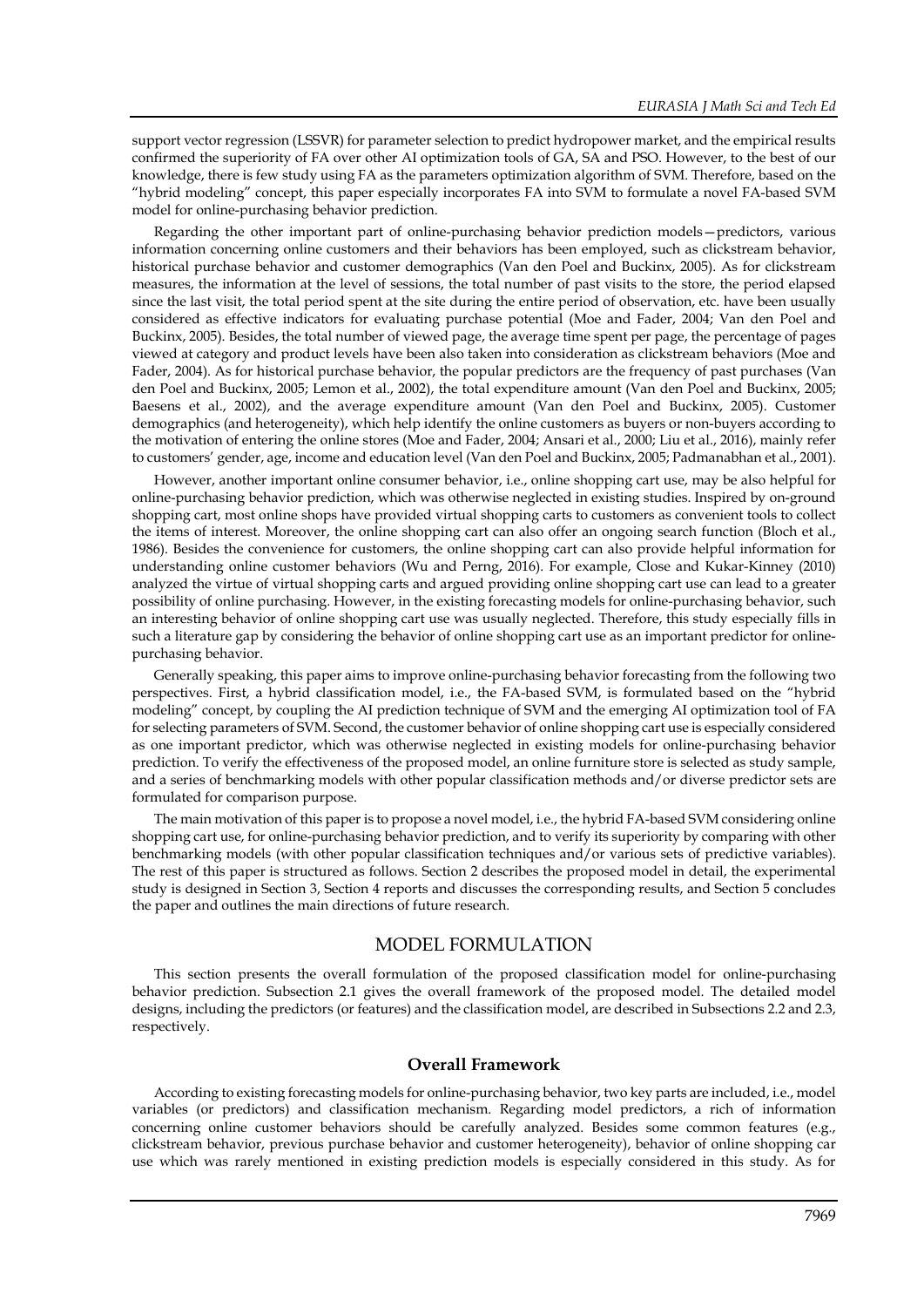

**Figure 1.** The framework of the proposed model for online-purchasing behavior prediction

classification mechanism, a hybrid model coupling SVM and FA is formulated to predict the online-purchasing behavior whether or not a customer will make a purchase during the next visit to the online store based on the previous behaviors. Accordingly, the framework of the novel model can be constructed, as shown in **Figure 1**.

Generally speaking, the novel model contributes to literature from two main perspectives. First, based on the "hybrid modeling" concept, a novel hybrid classification model, i.e., FA-based SVM, is proposed. In particular, the effective AI technique of SVM is employed for classification, while the promising AI optimization tool of FA is introduced to address the crucial but tough task of parameters selection in SVM. To the best of our knowledge, the studies on online-purchasing behavior prediction by using SVM are quite insufficient, not to mention the hybrid SVMs with the emerging AI optimization technique of FA. Second, the novel model especially considers the customer behavior of online shopping cart use as an important predictive feature. Since the online shopping cart use was usually neglected in existing online-purchasing behavior prediction models, this novel model helpfully fills in such a literature gap by employing this interesting and useful information.

Actually, the proposed model is a classification model, identifying whether the customer *i* will make a purchase during the next visit  $(\hat{y}_i = 1)$  or not  $(\hat{y}_i = 0)$  based on the historical online behaviors  $x_i = \{x_{i,l}\}, (l = 1, ..., d)$ , where  $x_i$  is the input vector with *d* predictive features (or predictors), and  $\hat{y}_i = \{0,1\}$  is the prediction results.

The two key parts of the novel model, i.e., model predictors and classification mechanism, are respectively depicted in Subsections 2.2 and 2.3.

## **Model Predictors**

To effectively predict whether or not a purchase will be made during the next visit, the useful information covering various online customer behaviors may be taken into consideration. According to existing studies, the online customer behaviors can be generally summarized into three main categories: clickstream measures, historical purchase behavior and customer demographics (or heterogeneity) (Moe and Fader, 2004; Van den Poel and Buckinx, 2005; Ansari et al., 2000). Besides these popular features, the online shopping cart use behavior is especially considered in the proposed model to enhance the prediction accuracy. Therefore, four categories of model predictors are included for online-purchasing behavior prediction.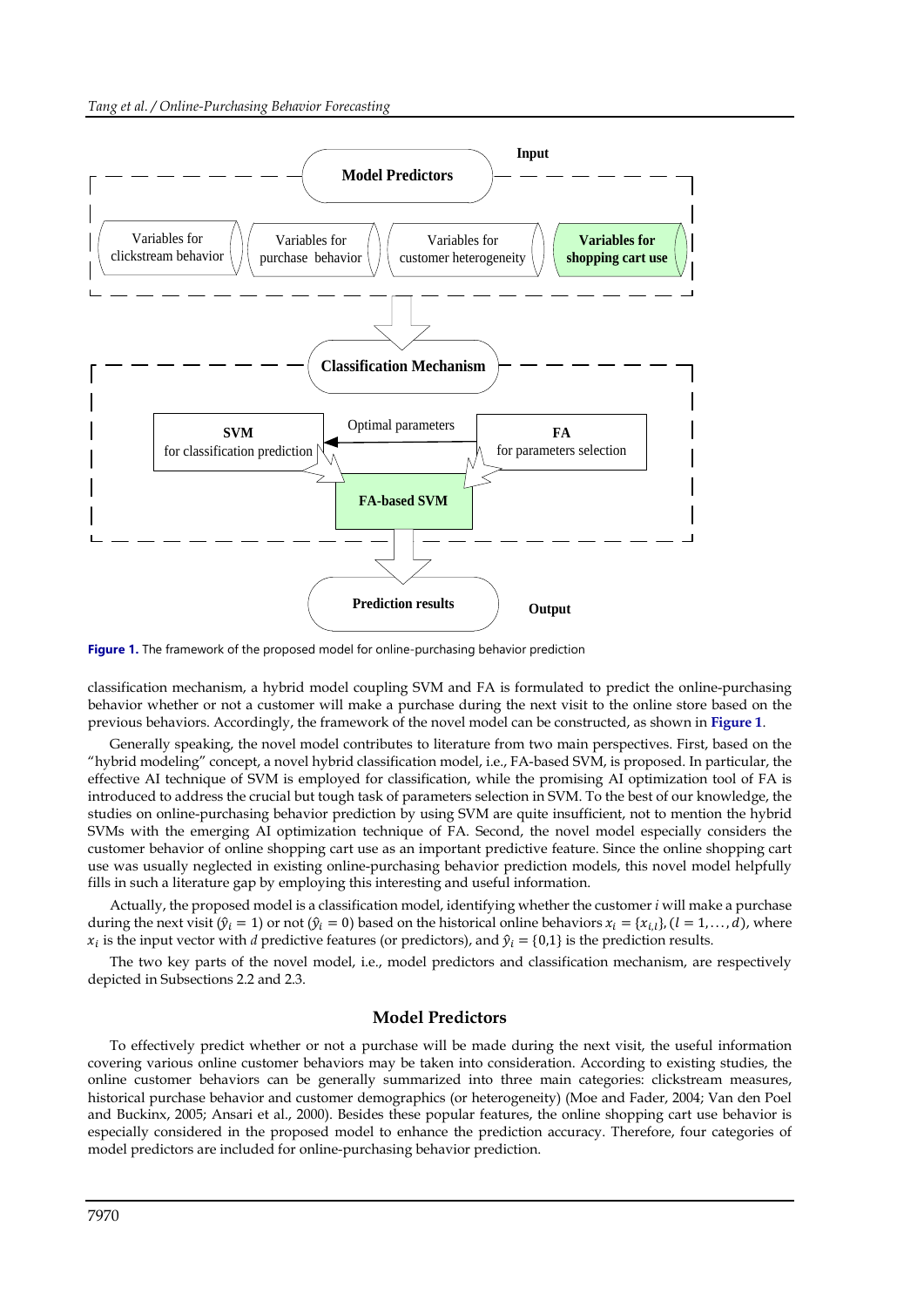| <b>Table 1.</b> Predictive features (or predictors) in the proposed model |                         |                                     |                                            |  |  |  |  |
|---------------------------------------------------------------------------|-------------------------|-------------------------------------|--------------------------------------------|--|--|--|--|
| Category                                                                  | <b>Predictors</b>       | <b>Description</b>                  | <b>References</b>                          |  |  |  |  |
|                                                                           | FrequencyVisit          | The total number of past visits to  | Moe and Fader (2004), Van den Poel and     |  |  |  |  |
|                                                                           |                         | the store                           | Buckinx (2005), Iwanaga (2016)             |  |  |  |  |
| Cickstream measures                                                       | RecencyVisit            | The time (e.g., the number of days) | Van den Poel and Buckinx (2005), Iwanaga   |  |  |  |  |
|                                                                           |                         | elapsed since last visit            | (2016)                                     |  |  |  |  |
|                                                                           | PriorVisit              | The number of visits without        | Moe and Fader (2004)                       |  |  |  |  |
|                                                                           |                         | purchasing since the last purchase  |                                            |  |  |  |  |
| Purchase behavior                                                         | <b>TotPurchases</b>     | The total number of purchases       | Lemon et al. (2002), Moe and Fader (2004), |  |  |  |  |
|                                                                           |                         |                                     | Van den Poel and Buckinx (2005)            |  |  |  |  |
|                                                                           |                         | Identifying the registrant as a     | Janiszewski (2016), Moe et al. (2002), Moe |  |  |  |  |
| Customer heterogeneity CustomerType                                       |                         | visitor or a customer               | and Fader (2004), Ansari et al. (2000)     |  |  |  |  |
|                                                                           |                         | The number of items placed in the   |                                            |  |  |  |  |
| Shopping Cart use                                                         | <b>ShoppingCartPuts</b> | online shopping cart                | Close and Kukar-Kinney (2010)              |  |  |  |  |

To design specific predictors, two basic principles are followed. First, to capture online-purchasing behavior, all available information covering the above four online customer behaviors, clickstream measures, previous purchasing behavior, customer heterogeneity and the shopping cart uses, are considered. Second, a correlation analysis is conducted to ensure the selected predictors in no relationship with each other. Finally, a total of six effective predictors covering the four types of online customer behaviors can be selected, as listed in **Table 1**.

#### *Clickstream measures*

Based on session data, rich information about clickstream behavior can be obtained, in which a session represents a visit to the website. First, the total number of past visits to the store (labelled as *FrequencyVisit*), has been repeatedly shown be positively related to the possibility of online purchase. For example, Moe and Fader (2004b) argued that the accumulated visits can be used as an effective indicator for estimating potential for purchasing. Moe and Fader (2004b) showed that a higher frequency of visits leads to a higher conversion rate. Second, the preiod (e.g., in terms of days or months) elapsed since the last visit (*RecencyVisit*) has been also regarded as one of the most important features in online-purchasing behavior studies. For example, Van den Poel and Buckinx (2005) argued that it often has a positive impact on the purchasing possibility during the next visit. Moreover, visits without purchasing can accumulate a strong effect on purchasing (Weng et al., 2011). Accordingly, the number of visits without purchasing since the last purchase (*PriorVisit*) is also introduced into the model. Therefore, a total of three important model variables for clickstream behavior are considered, *FrequencyVisit*, *RecencyVisit* and *PriorVisit.*

## *Purchase behavior*

Similar to offline world, the relationship between previous online-purchasing history and future onlinepurchasing behavior has been repeatedly observed. For example, Moe and Fader (2004) and Wu and Chen (2000) argued that the historical purchasing behavior can strongly influence the future purchasing behavior in ecommerce. Lemon et al. (2002) argued that the frequency of past purchases is positively correlated to the possibility of future purchasing. Van den Poel and Buckinx (2005) proved that the number of past purchases is one of the most important variables for online-purchasing behavior prediction. Accordingly, the frequency of past purchases, i.e., the total number of purchases (*TotPurchases*), is included in the proposed model.

#### *Customer heterogeneity*

Besides behavioral data, customer heterogeneity can also provide important information for forecasting onlinepurchasing behavior, since different types of customers with different characteristics may have different behavior rules and preferences. Therefore, customer classification becomes another interesting issue for online customer behavior study. For example, Janiszewski (2016) divided online customers into two main categories: exploratory searching group and directed searching group. The former visit the online store for only collecting information with a low possibility of purchasing, while the latter for purchasing with a much higher possibility of purchasing. Moe and Fader (2004) proposed a novel dynamic approach where two categories of online customers are individually modeled, i.e., hard-core never-buyers and common customers. Accordingly, the novel model similarly divides the customers into two main type (*CustomerType*)—visitors having not made a purchase yet (like exploratory searching group or hard-core never-buyers) and buyers having already made one or more purchases (directed searching group or common customers).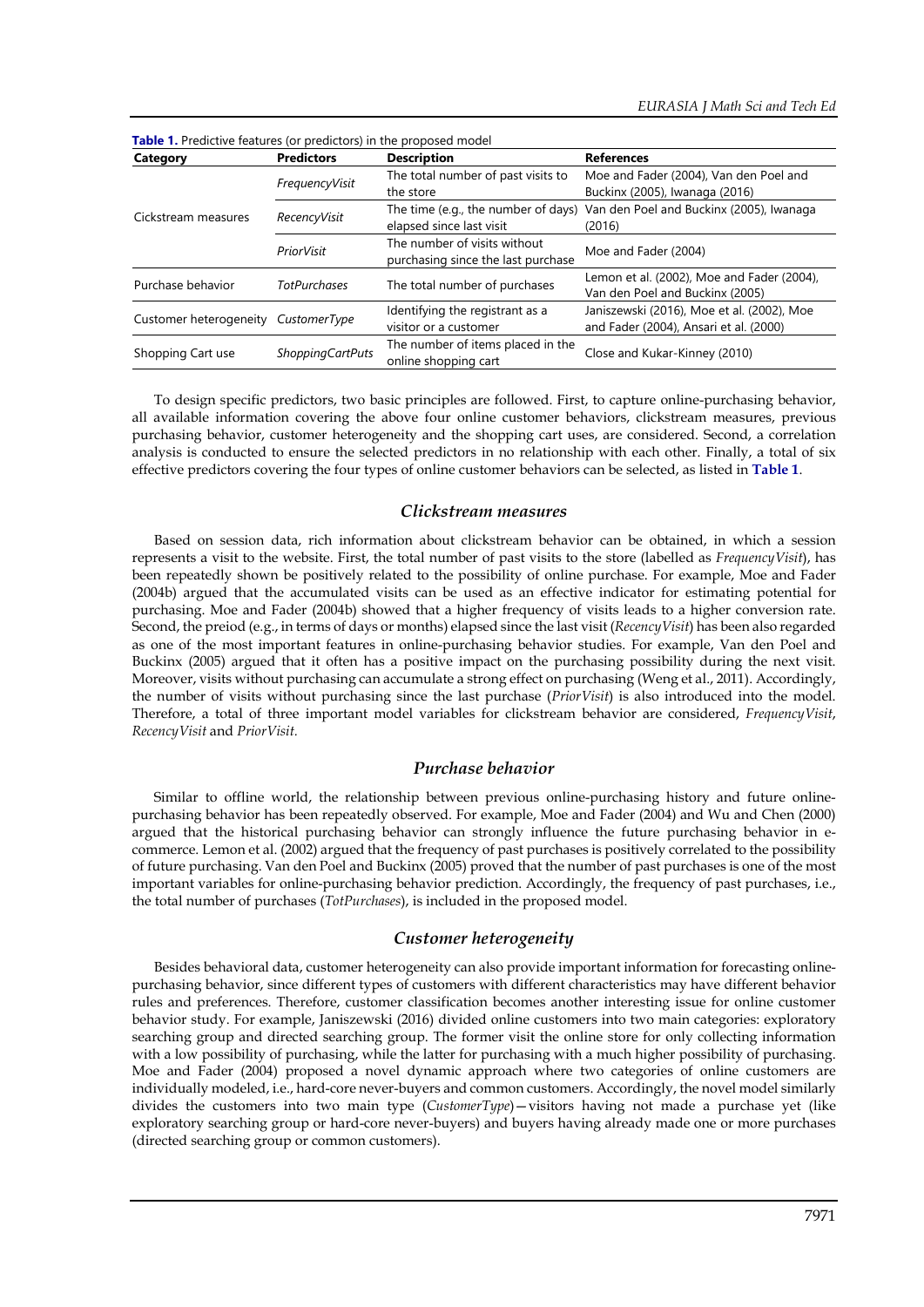## *Shopping Cart use*

Since most online stores have offered the useful tool of virtual shopping cart to assist customers to collect items of interest, such helpful information on online shopping cart use may provide an interesting and helpful perspective for online-purchasing behavior research. For example, Close and Kukar-Kinney (2010) argued that the online behavior of shopping cart use can significantly enhance the possibility of purchasing. Moreover, different from traditional on-ground shopping carts (e.g., grocery carts), the data for the use behavior of electronic carts if offered in the online stores can be fortunately collected for analyses. However, to the best of our knowledge, online shopping cart use behavior was somehow neglected in existing models. Therefore, this study especially fills in such a literature gap by considering the online shopping use behavior as useful information. In particular, the number of items placed in the shopping-cart (*ShoppingCartPuts*) which might have a positive relationship with purchasing possibility is used as an important model variable in the proposed model.

## **Classification Techniques**

This section formulates a hybrid classification mechanism for online-purchasing behavior prediction, by incorporating FA into SVM for parameter selection. First, brief introductions into SVM and FA are given in Subsections 2.3.1 and 2.3.2, respectively. Second, the hybrid FA-based SVM algorithm can be formulated, as presented in subsection 2.3.3.

#### *Support vector machine (SVM)*

The SVM, an effective AI technique, was proposed by Vapnik (1995) based on the principle of structural risk minimization. Due to both powerful intelligent leaning capability and solid statistical theoretical foundation, the SVM has been repeatedly shown to possess excellent prediction performance, even for complex problems. The generic idea of SVM is to first map the original data into a high-dimension feature space based on nonlinear mapping function and further to make regression by maximizing the margin hyperplane. This study implements the SVM as the classification technique for the online-purchasing behavior—whether or not a purchase will be made during the next visit to the website.

Given the training data with *n* observations, i.e.,  $\{(x_1, y_1), \ldots, (x_n, y_n)\}$ , where  $x_i$  ( $i=1,\ldots,n$ ) is the input and  $y_i$  $(i=1,...,n)$  is the output, the SVM classification can be described as follows:

$$
\min J(a, b, \xi) = \left(\frac{1}{2}\right) a^T a + \gamma \sum_{i=1}^n \xi_i
$$
  
s.t.  $y_i[\varphi(x_i) \cdot a_i + b] \ge 1 - \xi_i$ ,  
 $\xi_i \ge 0, i = 1, 2, ..., n,$  (1)

where  $a = \{a_1, \ldots, a_n\}$  is the hyperplane vector, *b* is the bias, and  $\varphi(x_i)$  is the nonlinear mapping function for transforming the input data into the high-dimension space. ξ = {ξ<sub>1</sub>, ξ<sub>2</sub>, ..., ξ<sub>n</sub>} is the tolerable misclassification errors, and  $\gamma$  is the regularization parameter for the trade-off between the maximal margin and the tolerable misclassification errors.

In practice, kernel functions can be employed as the nonlinear mapping functions, helpfully simplifying the mapping process. Any asymmetric kernel function satisfying Mercer's condition can be introduced. The most popular kernel functions are Gaussian (RBF) kernel  $K(x_i, x_j) = \exp(-||x_i - x_j||/2\sigma^2)$  with parameter  $\sigma^2$  and polynomial kernel  $K(x_i, x_j) = (a_1 x_i x_i + a_2)^d$  with an order of *d* and constants  $a_1$  and  $a_2$ . In this study, the RBF kernel is employed.

Accordingly, in the SVM model, two parameters, i.e., the penalty parameter  $\gamma$  and the RBF kernel function parameter  $\sigma^2$ , need to be carefully determined to ensure the effectiveness of the model. The regularization parameter  $\gamma$  determines the trade-off cost between classification errors and model complexity, while the parameter  $\sigma^2$  in RBF kernel function defines the non-linear mapping from the input space to high-dimension feature space. In this study, a promising AI optimization tool of FA is especially introduced in this study to optimize the two parameters in the SVM.

## *Firefly algorithm (FA)*

Though effective in classification prediction, SVM has its own intrinsic weakness, i.e., parameter sensitiveness. Thus, this study introduces an emerging AI optimization tool, the FA, to select the optimal parameters in SVM (Tang et al., 2015). The FA, proposed by Yang (2010), is a modern heuristic algorithm. In the FA, each firefly represents a potential solution to the problem, and its attractiveness to the potential prey and absolute brightness are determined by fitness function (e.g., the classification errors in this study). At each iteration, a firefly with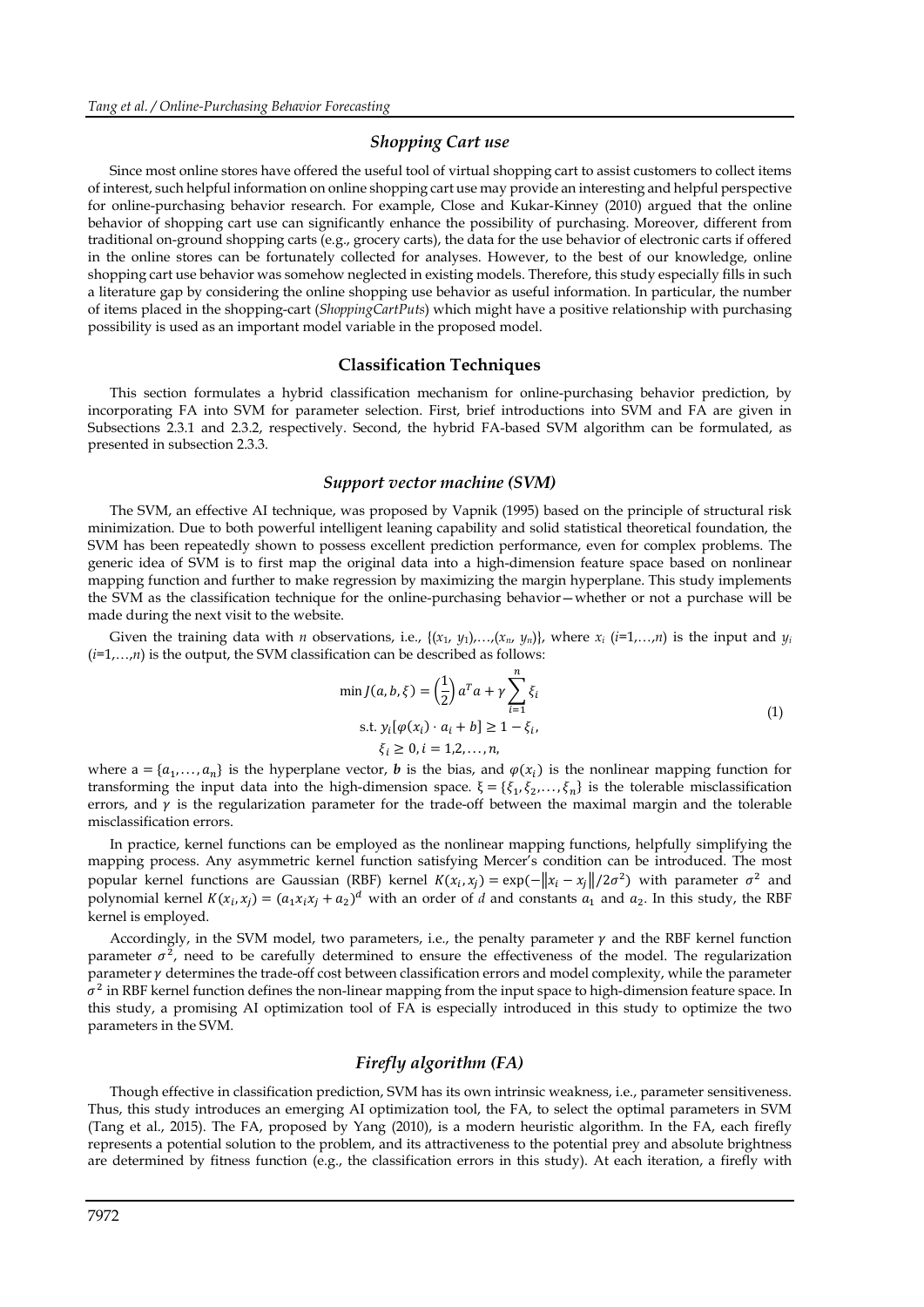

**Figure 2.** Searching process of FA

greater brightness attracts other fireflies with relatively less brightness (Moe and Fader, 2004b). Moreover, the brightest firefly moves randomly within a certain range. Relative brightness (or light intensity) between the firefly *i* and its prey *j* can be defined as:

$$
I_{i,j} = I_i e^{-\gamma r_{i,j}^2}
$$
 (2)

where  $I_i$  represents the absolute light intensity of firefly *i*, i.e.,  $I_i = I_{i,j}$ ,  $(i = j)$  at the distance  $r_{i,j}$   $(i = j) = 0$ .  $\gamma$  is the light absorption coefficient ranging between 1.0 and 10.0.  $r_{i,j}$  denotes the distance between the two fireflies *i* and *j*, which can be evaluated via Cartesian distance:

$$
r_{i,j} = \|\vec{x}_i - \vec{x}_j\| = \sqrt{\sum_{l=1}^d (x_{i,l} - x_{j,l})^2}
$$
 (3)

where  $\vec{x}_i = \{x_{i,l}\}, (l = 1, \ldots, d)$  represents the position of firefly *i* in a *d*-dimension future space.

Similarly, the attractiveness  $\beta_{i,j}$  of firefly *i* to its prey *j* is proportional to its light intensity:

$$
\beta_{i,j} = \beta_0 e^{-\gamma r_{i,j}^2}
$$
\n(4)

where  $\beta_0$  represents the maximum attractiveness, usually set to 1. At iteration *k*, firefly *j* moves toward to its counterpart *i* with a higher brightness, and updates its position into:

$$
\vec{x}_j(k+1) = \vec{x}_j(k) + \beta_{i,j}(k)(\vec{x}_i(k) - \vec{x}_j(k)) + \alpha(k)\vec{\varepsilon}_j
$$
\n(5)

where  $\vec{\varepsilon}_j$  is a random term following Gaussian distribution or uniform distribution, and  $\alpha(k)$  is the randomization parameter ranging between 0 and 1 and decreases gradually:

$$
\alpha(k+1) = delta \times \alpha(k) \tag{6}
$$

where *delta* is a predetermined parameter.

Generally, five main steps are included in the FA, as shown in **Figure 2**.

- (a) Parameter specification: The user-defined parameters in the FA are specified according to existing researches, i.e., firefly population *I*, absorption coefficient  $\gamma$ , maximum attractiveness  $\beta_0$  and *delta*.
- (b) Initial location generation: Randomly locate each firefly within the searching space, corresponding a feasible solution to the problem, and let iteration *k*=0.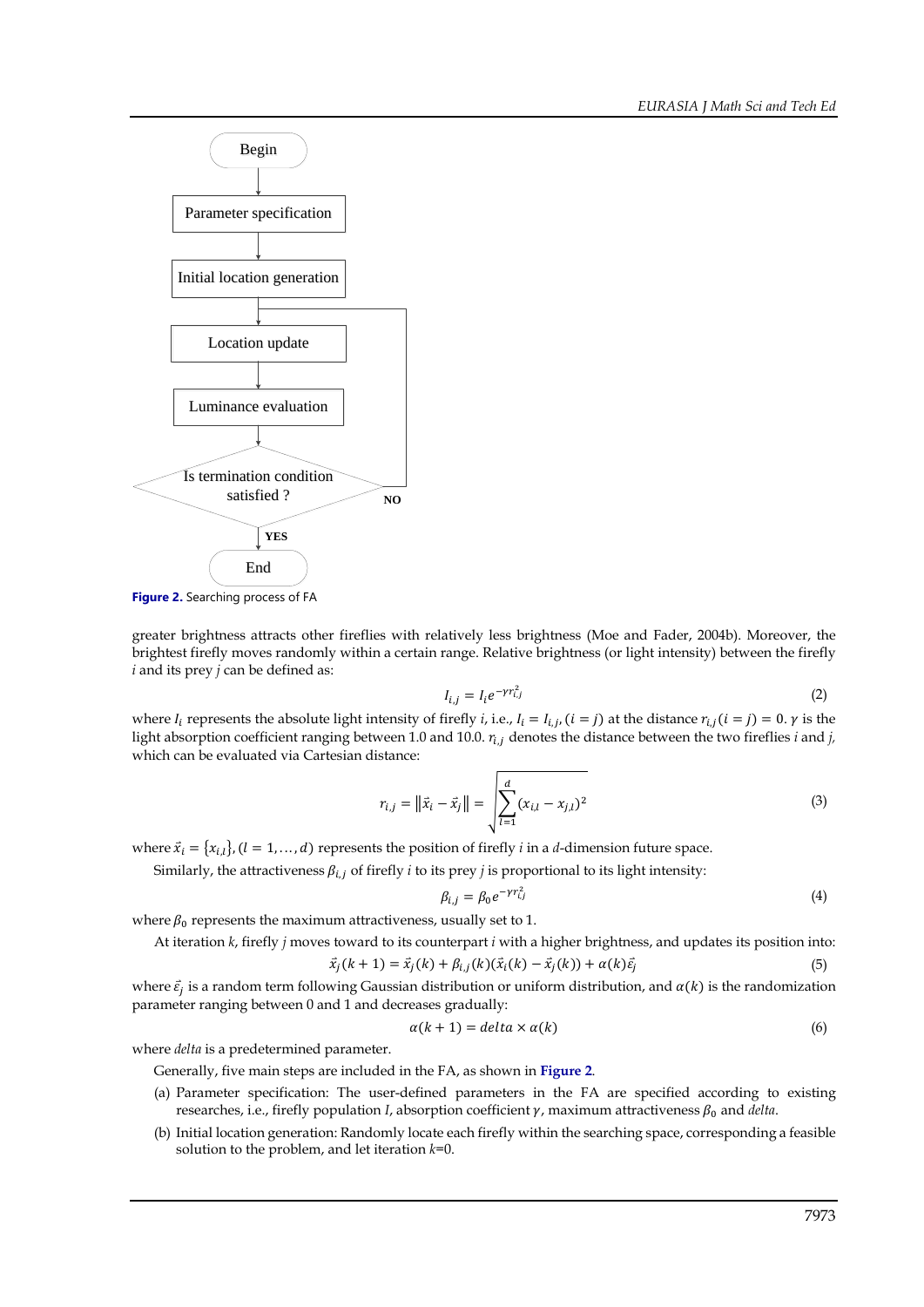

**Figure 3.** Main process of the hybrid FA-based SVM model

- (c) Location update: Each firefly moves toward the ones with higher brightness according to Eq. (5) or moves randomly when no brighter one can be found.
- (d) Luminance evaluation: Each firefly is evaluated in terms of fitness function, e.g., classification errors in this study.
- (e) Termination condition check: Return to Step (c) and let *k*=*k*+1, or stop when the termination conditions are met that iteration *k* reaches the maximum number of generations or the prediction error can be controlled within a tolerance level.

## *FA-based SVM*

As mentioned above, the two parameters, the penalty parameter  $\gamma$  and the kernel function parameter (e.g.,  $\sigma^2$ in the RBF) need to be carefully predetermined to ensure the effectiveness of SVM. To solve such essential but tough task, this paper especially introduces the emerging AI optimization tool of FA into SVM and formulates a hybrid FA-based SVM model for online-purchasing behavior classification. The main steps of the proposed FA-based SVM can be described as follows, with the model framework shown in **Figure 3**.

(a) Let iteration  $k=0$ , and randomly initialize a population of feasible solutions  $(\gamma(i, k = 0), \sigma(i, k = 0)^2)$ ,  $(i=1, 2, \ldots, k)$ *I*), in terms of the position of fireflies in the FA, where *I* is the population.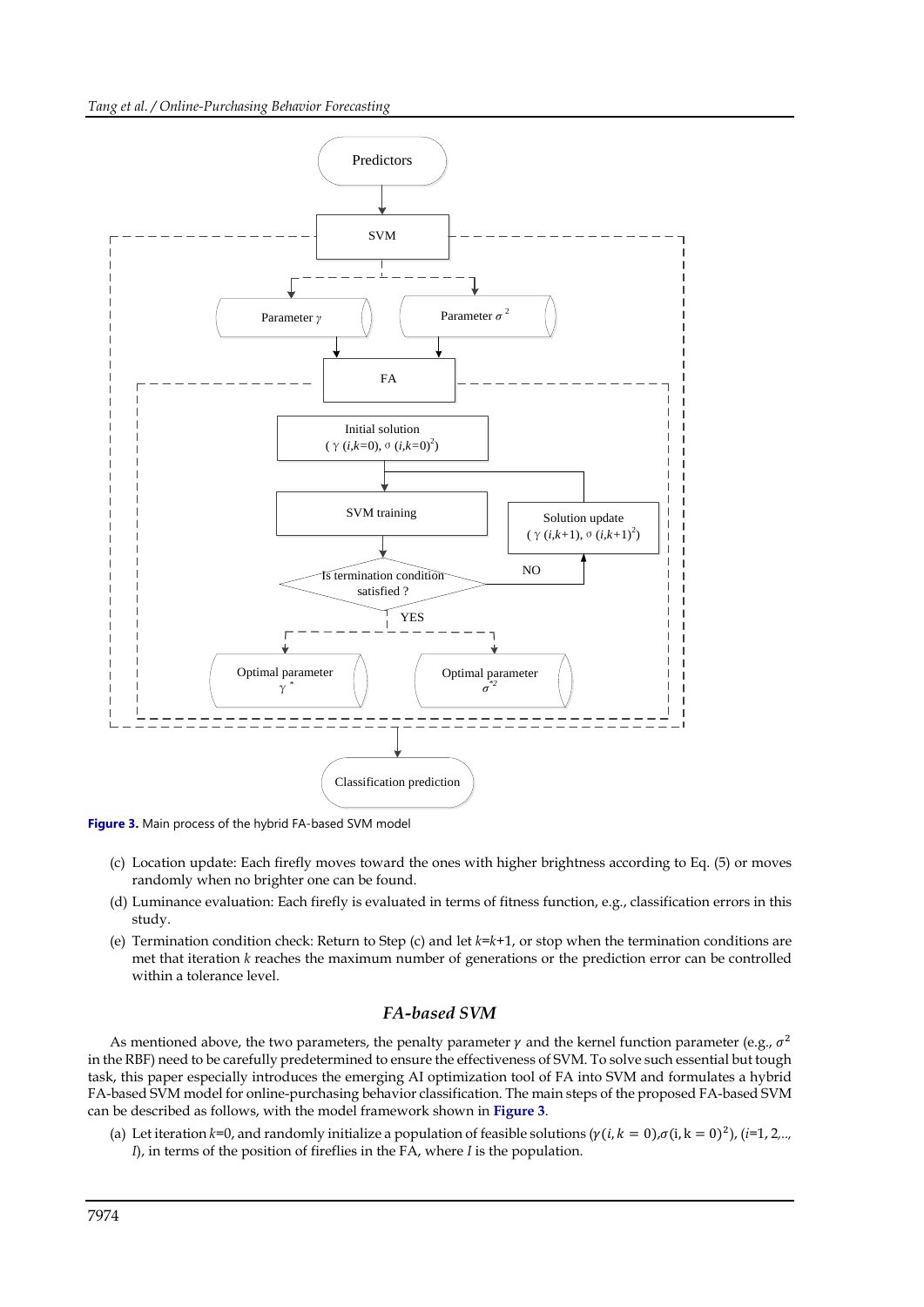| Table 2. Descriptives for the online customer behaviors in the furniture site (from April 1st, 2013 to September 14th, 2013) |           |
|------------------------------------------------------------------------------------------------------------------------------|-----------|
| Number of visits                                                                                                             | 3,006,524 |
| Number of purchases                                                                                                          | 1,267,757 |
| Number of shopping cart puts                                                                                                 | 3,630,459 |
| Number of visitors                                                                                                           | 2,685,043 |
| Number of buyers                                                                                                             | 1,227,609 |
| Conversion rate (purchase/visits)                                                                                            | 42.17%    |
| Visits/visitor                                                                                                               | 1.12      |
| Cart-puts/visitor                                                                                                            | 1.35      |
| Purchases/visitor                                                                                                            | 47.22%    |
| Purchases/cart-put                                                                                                           | 34.92%    |
|                                                                                                                              |           |

**Table 2.** Descriptives for the online customer behaviors in the furniture site (from April 1st, 2013 to September 14th, 2013)

- (b) Train the SVM model with each pair of parameter candidates  $(v(i, k), \sigma(i, k)^2)$  and calculate the classification errors as the fitness function in FA.
- (c) Update the location of each firefly into  $(\gamma(i, k + 1), \sigma(i, k + 1)^2)$  according to Eq. (5) and let  $k=k+1$ .
- (d) Return to Step (b); or otherwise go to Step (e) when meeting the termination conditions that a satisfactory solution with tolerable errors is obtained or that *k* reaches the maximum iteration *K*.
- (e) Select the optimal solution  $(\gamma^*, \sigma^{*2})$  with the best fitness function, among final generation of fireflies ( $\nu(i, k =$ K),  $\sigma(i, k = K)^2$ ,  $(i=1,2,...,I)$ .
- (f) Finally, the SVM model with the optimal parameters  $(\gamma^*, \sigma^{*2})$  can be formulated, which can be further applied to online-purchasing behavior prediction.

## EXPERIMENTAL DESIGN

To verify the effectiveness of the proposed model, the online-purchasing behavior in an online furniture store is studied in this paper. Section 3.1 first gives a description to the sample data. Section 3.2 presents the evaluation criterion of classification performance. Besides, some popular classification algorithms with different predictors and/or other popular classification techniques, are introduced as benchmarking models for comparison purpose, as depicted in Section 3.3.

## **Data Descriptions**

An anonymous online store selling furniture and the related products is selected as study sample. On the homepage, the main categories of products are listed, including lounge chairs, office chairs, desks, coffee tables, table lamps, desk lamps and accessories. Moreover, the top hot items are listed on the homepage. For convenience, a search function is also provided. The detailed information about each product can be viewed when registering with username and password. In particular, the store provides virtue shopping cart to customers, for keeping a record of the products of interest. Accordingly, the data involve all detailed log files, purchase data and shopping cart use data. The collected data cover from April 1st, 2013 to September 14th, 2013 (about five months). **Table 2** summarizes the online customer behaviors at this site for the sampling period.

According to **Table 2**, some interesting findings can be roughly obtained. First, with 3,006,524 visits and 1,267,757 purchases within the sampling period, this online furniture store is quite a hot website. Second, its conversion rate (about 42.17%) is much higher than other samples (e.g., 5% in Moe and Fader, 2004), implying this online store is quite successful. The main reason can be attributed to the relatively cheap price and good quality in this online furniture store. Finally but the most importantly, one interesting implication can be obtained that, the online shopping cart use behavior may be an effective predictor for purchasing possibility, since about 34.92% of online shopping cart uses result in purchases.

Due to the large scale of the sample data, we randomly withdraw 4,312 observations (i.e., 3% of total 143,674 customers) for each run, and the selected samples are further randomly divided into two subsets with equal samples: training subset for model training and testing subset for performance evaluation (Polat and Güneş, 2007). It is worth noticing that due to the randomicity stemming from model initialization and data sampling, a total of 50 experiments with different initial solutions in the FA-based SVM model and different sampling datasets are performed, and the average values are calculated as the final results.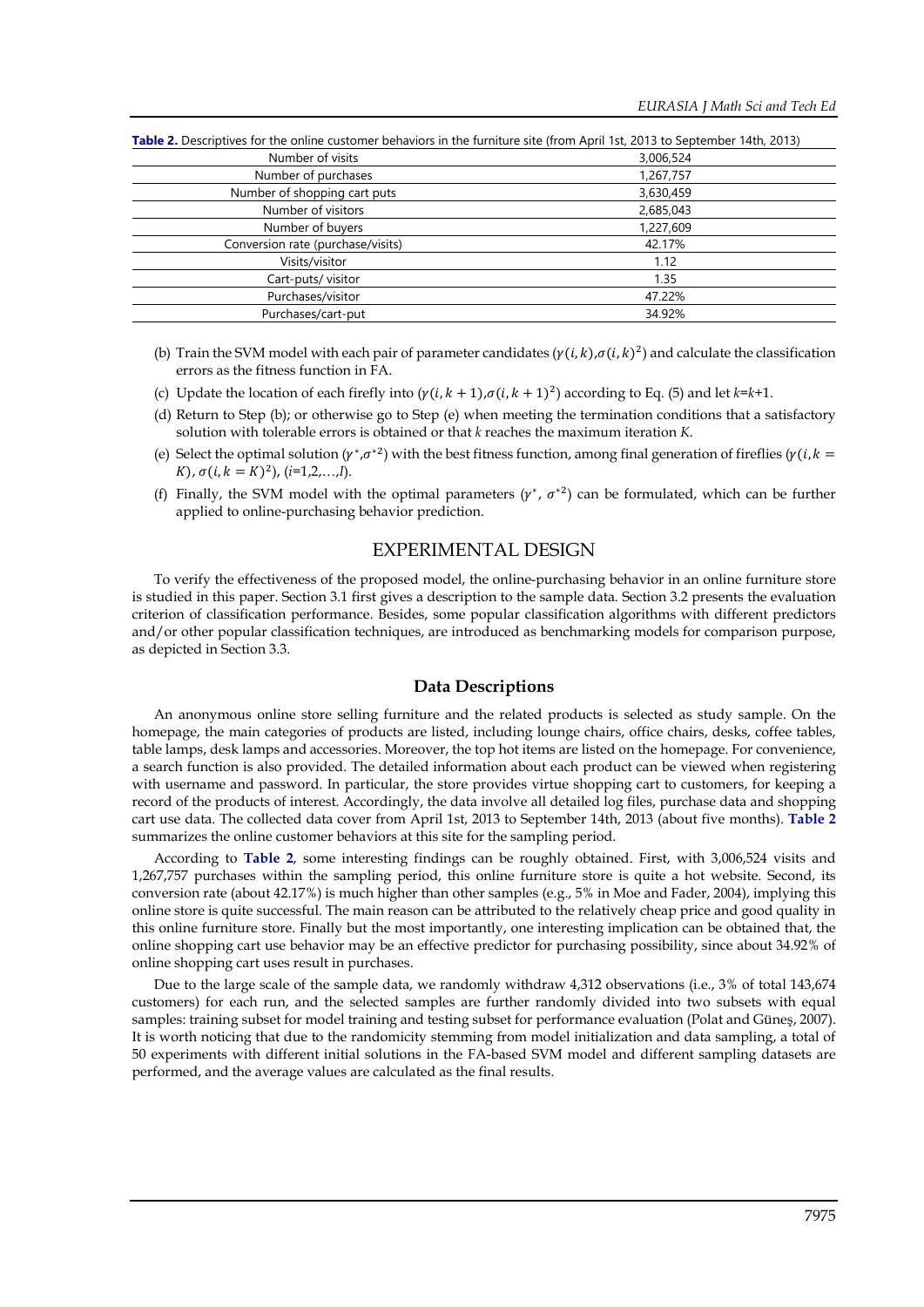#### **Evaluation Criteria**

To evaluate the prediction performance of the model, the most well-established criterion for classification accuracy is selected, i.e., percentage correctly classified (*PCC*) accuracy (Edwards et al., 2006):

$$
PCC = \frac{\sum_{i=1}^{M} a_i}{M}, \quad a_i = \begin{cases} 1, & \hat{y}_i = y_i \\ 0, & \hat{y}_i \neq y_i \end{cases}
$$
(7)

where  $\hat{y}_i = \{0,1\}$  and  $y_i = \{0,1\}$  are respectively the predicted value and actual value of case *i*. In particular,  $\hat{y}_i = 1$ (or  $\hat{v}_i = 0$ ) stands for that the customer *i* is predicted to make a (or no) purchase during the next visit.  $v_i = \{0, 1\}$ follows a similar way. *M* is the size of the testing dataset. Obviously, a higher *PCC* indicates a higher prediction accuracy of the tested model.

Furthermore, to statistically test the difference across different models in classification accuracy, one-tailed *t* test is performed, with the null hypothesis that the *PCC* value of the target model is no more than that of its benchmarking model. Accordingly, the *t* statistic can be defined as:

$$
t = \frac{\overline{PCC_1} - \overline{PCC_2}}{s_{12} \cdot \sqrt{\frac{2}{N}}}, s_{12} = \sqrt{\frac{1}{2} (s_1^2 + s_2^2)}
$$
\n(8)

where  $PCC_1 = \sum_{n=1}^{N} PCC_{1,n}$  and  $PCC_2 = \sum_{n=1}^{N} PCC_{2,n}$  are the mean *PCC* of *N* experiments respectively produced by the target model and the benchmarking model,  $s_{12}$  is the grand standard deviation (or pooled standard deviation) of the two results groups,  $s_1^2$  and  $s_2^2$  are the unbiased variances of the two result groups, and  $N=50$  is the total number of experiments.

#### **Benchmarking Models**

In order to test the performance of the proposed classification model, a series of benchmarking models, with different model variables (see Subsection 3.3.1) and/or other popular classification techniques (see Subsection 3.3.2), are formulated for comparison.

#### *Benchmarking predictor design*

To testify the effectiveness of our predictor design, the existing designs in other studies are especially introduced for comparison purpose, as listed in **Tables 3** and **4**. It is worth noticing that different from our design (A0), all the existing designs (A1-3) somehow neglected the important information of shopping cart use. Furthermore, they otherwise employed some other predictors, which we go without due to the strong relationship with similar features. For example, the designs A1 and A2 considered a much rich of model variable; however, many features fall into one category and might have strong relationships with each other, while some importing behaviors are otherwise neglected (e.g., customer heterogeneity and especially shopping cart use). In contrast, even with a relatively small size of predictor set, our design (A0) covers all the four main categories of online customer behaviors.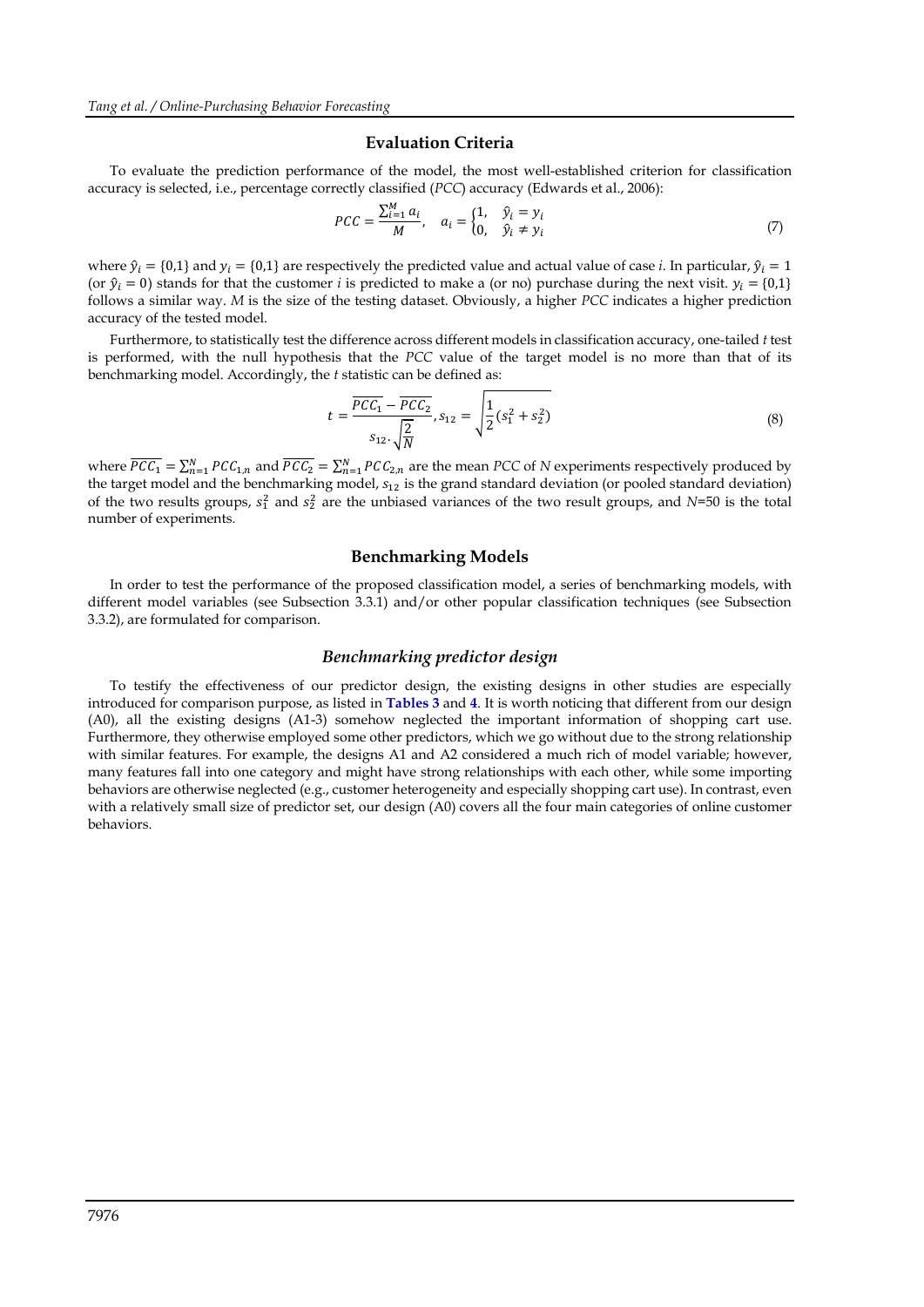| <b>Type</b>                  | <b>Predictors</b>       | <b>Description</b>                                                         | <b>Mark</b>     |
|------------------------------|-------------------------|----------------------------------------------------------------------------|-----------------|
| I-Cickstream measures        | FrequencyVisit          | The total number of past visits                                            | V <sub>1</sub>  |
|                              | RecencyVisit            | Number of days since last visit                                            | V <sub>2</sub>  |
|                              | PriorVisit              | Number of visits since last purchase                                       | V <sub>3</sub>  |
|                              | <b>TotPage</b>          | The total number of viewed pages                                           | V <sub>4</sub>  |
|                              | <b>TotPageSearch</b>    | The total number of times one made use of the search engine of<br>the site | V <sub>5</sub>  |
|                              | <b>TotPageProduct</b>   | The total number of pages viewed concerning the product                    | V <sub>6</sub>  |
|                              | <b>TotPageCat</b>       | The total number of pages viewed which are at the category level           | V <sub>7</sub>  |
|                              | MaxRep                  | The maximum number of repeat page views per product                        | V <sub>8</sub>  |
|                              | <b>TotUnigCat</b>       | The total number of all category level pages viewed that are<br>unique     | V <sub>9</sub>  |
|                              | <b>TotUnigProd</b>      | The total number of all product level pages viewed that are unique         | V10             |
| II-Customer<br>heterogeneity | CustomerType            | Whether the registrant is a visitor or a customer.                         |                 |
| III-Purchase Behavior        | Totpurchases            | The total number of past purchases                                         | V <sub>12</sub> |
|                              | PurchaseRecency         | Number of days since last purchase                                         | V13             |
| IV-Shopping cart use         | <b>ShoppingCartPuts</b> | The total number of items placed in shopping-cart                          | V14             |

**Table 3.** Benchmarking designs of model predictors

|  | <b>Table 4.</b> Model predictor designs in the proposed model A0 and benchmarking models A1-3 |
|--|-----------------------------------------------------------------------------------------------|
|  |                                                                                               |

|                |            |                          |                          |                          |            |            |            |            |                          |                          |            | ້               |                          |        |                        |  |
|----------------|------------|--------------------------|--------------------------|--------------------------|------------|------------|------------|------------|--------------------------|--------------------------|------------|-----------------|--------------------------|--------|------------------------|--|
| <b>Type</b>    |            |                          |                          |                          |            |            |            |            |                          |                          | Ш          | Ш               |                          | IV     | Reference              |  |
| Mark           | V1         | V <sub>2</sub>           | V3                       | V4                       | V5         | V6         | V7         | V8         | V9                       | V10                      | V11        | V <sub>12</sub> | V13                      | V14    |                        |  |
| A0             | $\sqrt{ }$ | $\sqrt{ }$               | $\sqrt{ }$               | $\overline{\phantom{a}}$ | $\sim$     | $\sim$ $-$ | $\sim 100$ | $\sim$     | $\overline{\phantom{a}}$ | $\sim 100$ m $^{-1}$     | $\sqrt{ }$ | $\sqrt{ }$      | $\overline{\phantom{a}}$ |        | This study             |  |
| A <sub>1</sub> | $\sqrt{ }$ | $\overline{\phantom{a}}$ | $\overline{\phantom{a}}$ | V                        | $\sqrt{ }$ | $\sqrt{ }$ | $\sqrt{ }$ | $\sqrt{ }$ |                          | $\sqrt{ }$               | $\sim$     | $\sqrt{ }$      | $\overline{\phantom{a}}$ | $\sim$ | Moe and Fader (2004b)  |  |
| A <sup>2</sup> | V          | $\sqrt{ }$               | $\sim$                   | $\sqrt{ }$               | ۰.         | $\sqrt{ }$ | $\sqrt{ }$ | ۰          | $\overline{\phantom{a}}$ | $\overline{\phantom{a}}$ | $\sim$     | $\sqrt{ }$      | $\sqrt{ }$               | $\sim$ | Buckinx and Van (2007) |  |
| A <sub>3</sub> | V          | $\overline{\phantom{a}}$ | $\sqrt{ }$               | $\overline{\phantom{a}}$ |            |            |            |            | $\overline{\phantom{a}}$ | $\overline{\phantom{a}}$ | V          | $\sqrt{ }$      | ٠                        | ٠      | Moe and Fader (2004)   |  |

## *Benchmarking classification techniques*

To enhance prediction accuracy, a hybrid FA-based SVM classification mechanism is proposed in this study. For comparison purpose, some popular classification techniques and similar hybrid learning paradigms coupling SVM and other AI optimizations, are formulated as benchmarking classification models.

According to existing researches, the most popular classification techniques are DT, LogR, naive Bayesian classifier (NBC), Bayesian network (BN), back propagation (BP), generalized regression neural networks (GRNN) and SVM (Yu et al., 2010; Quinlan, 1986). Accordingly, these techniques are introduced as benchmarks for the proposed FA-based SVM model. For similar hybrid SVM variants, three popular AI optimization algorithms, i.e., PSO, SA and GA, are also introduced into SVM to formulate three AI-based SVMs (Tang et al., 2015; Huang and Dun, 2008; Lin et al., 2008).

To sum up, a total of ten benchmarking classification methods are employed for the proposed FA-based SVM (i.e., FA-SVM) model, including seven popular classification tools (DT, LR, NBC, BN, BP, GRNN and single SVM) and three hybrid SVM variants (PSO-SVM, SA-SVM and GA-SVM). For these hybrid paradigms, the first part in the abbreviations is the parameters optimization algorithms in SVM.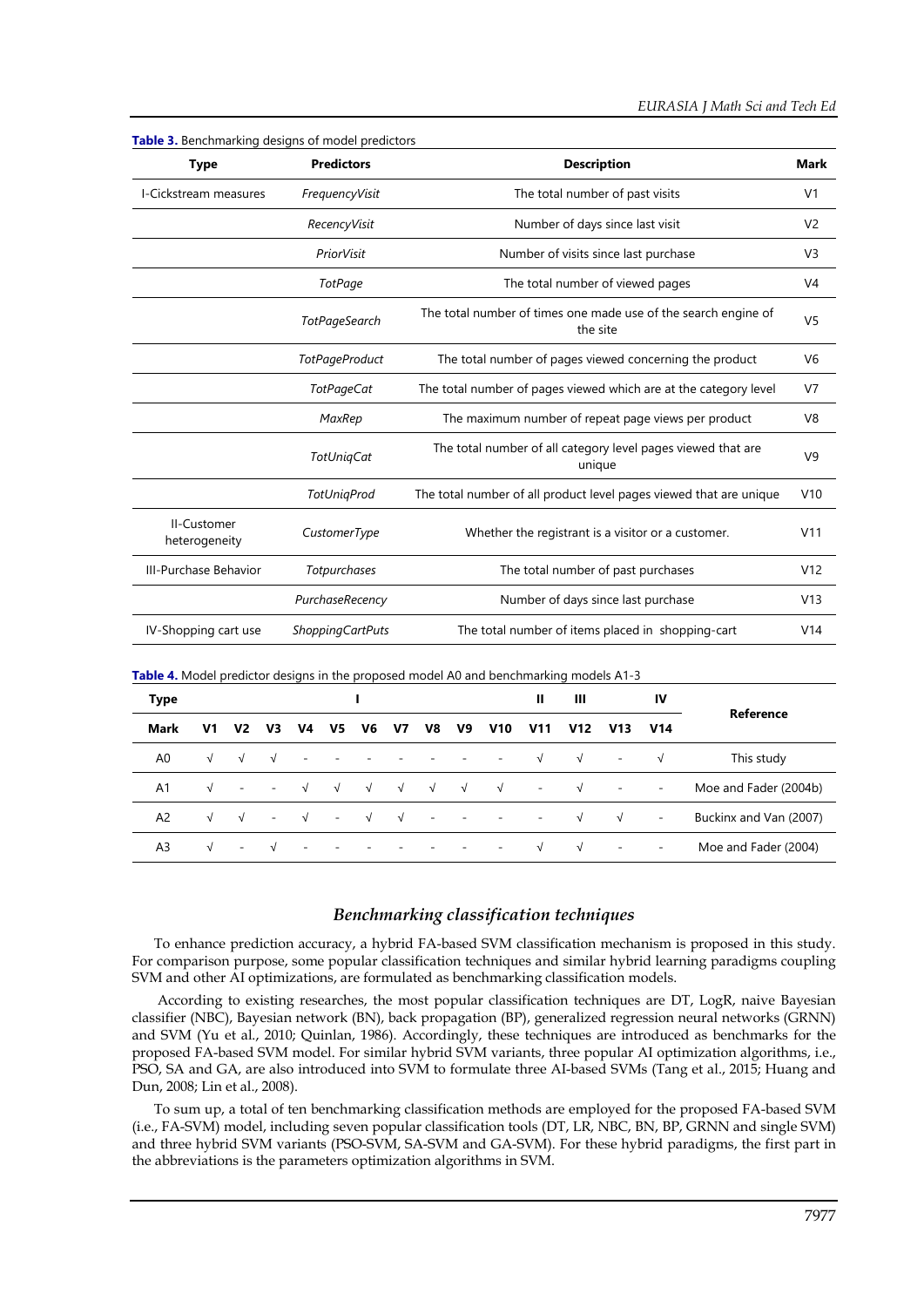|    | Table 5. Parameter specification of AI optimization algorithms |      |            |                          |              |  |
|----|----------------------------------------------------------------|------|------------|--------------------------|--------------|--|
|    | Population size                                                | 20   |            | Population size          | 20           |  |
| FA | Generations                                                    | 50   |            | Generations              | 50           |  |
|    | alpha                                                          | 0.90 | <b>PSO</b> | personal learning factor | 1.60         |  |
|    | beta                                                           | 0.97 |            | social learning factor   | 1.50         |  |
|    | gamma                                                          |      |            | inertia weight           | [0.40, 0.90] |  |
|    | Generations                                                    | 50   |            | Population size          | 20           |  |
|    | Initial temperature                                            | 500  |            | Generations              | 50           |  |
| SA |                                                                |      | GA         | Crossover rate           | 0.60         |  |
|    | Final temperature                                              | 0.01 |            | Mutation rate            | 0.50         |  |
|    |                                                                |      |            |                          |              |  |

#### EXPERIMENTAL RESULTS

According to the model steps (see Section 2) and the experimental design (see Section 3), the proposed FA-based SVM model considering online shopping cart use is employed to predict the online-purchasing behavior in an anonymous furniture e-commerce website. Subsection 4.1 gives the parameter settings for the proposed model and its ten benchmarking models, and Subsection 4.2 discusses the corresponding results.

## **Parameter Settings**

First, the seven single benchmarking models, i.e., DT, LogR, NBC, BN, BP, GRNN and single SVM, are performed to predict the online-purchasing behavior in the furniture electronic store. As for DT, iterative dichotomiser 3 (ID3) algorithm is employed (Quinlan, 1986). In BN, the K2 algorithm is introduced to learn the structure, the Bayesian estimation (BE) is used as the parameter learning method, and the junction tree algorithm is applied for inference (Cooper and Herskovits, 1992). In BP, the number of input units is set equal to the number of model variables, the number of hidden units is determined according to a classic mathematical result of Kolmogorov, i.e.,  $2*n+1$ , where *n* is the number of input units, and the number of output unit is one (Tang et al., 2015). As for single SVM, the RBF kernel function is used and the parameters  $\gamma$  and  $\sigma^2$  are set by the trial-and-error method (Tang et al., 2014).

For hybrid SVMs, the RBF kernel function is also used, and various AI optimization methods of GA, PSO, SA and FA are individually introduced to search the optimal parameters  $\gamma$  and  $\sigma^2$  on the range from 0.01 to 10,000.00 in the SVM*.* In particular, the user-defined parameters in these AI optimization algorithms are set according to the related literature and our modification (Tang et al., 2015; Lin et al., 2008), as listed in **Table 5**. It is worth noticing that for consistency, the common parameters in different algorithms are set the same, e.g., population size and generations.

Furthermore, randomicity is inevitable in view of initial solutions and some random parameters in the AI optimization tools and data sampling (see the experimental design in Section 3.1). Therefore, each model is run fifty times, with the mean value as the final result. All above models are performed via Matlab software with the version number of 7.14 (R2012a).

#### **Results Analysis**

For clearly understanding, the experimental results are discussed from three perspectives. Subsection 4.2.1 focuses on the effectiveness of our predictor design. Subsection 4.2.2 compares the proposed model with other classification techniques. Subsection 4.2.3 summarizes the main fin dings in the empirical study.

#### *Effectiveness of considering online shopping cart*

To verify the effectiveness of the proposed predictor design, the existing designs are introduced. **Table 6** presents the corresponding results of different FA-SVM models with different variable sets (designs A0-3), in terms of the mean *PCC* values of 50 experiments (*PCC*), the standard deviations (*Std*.), the maximum values (*Max*.) and the minimum values (*Min*.). Furthermore, the average computational time is calculated. To statistically test the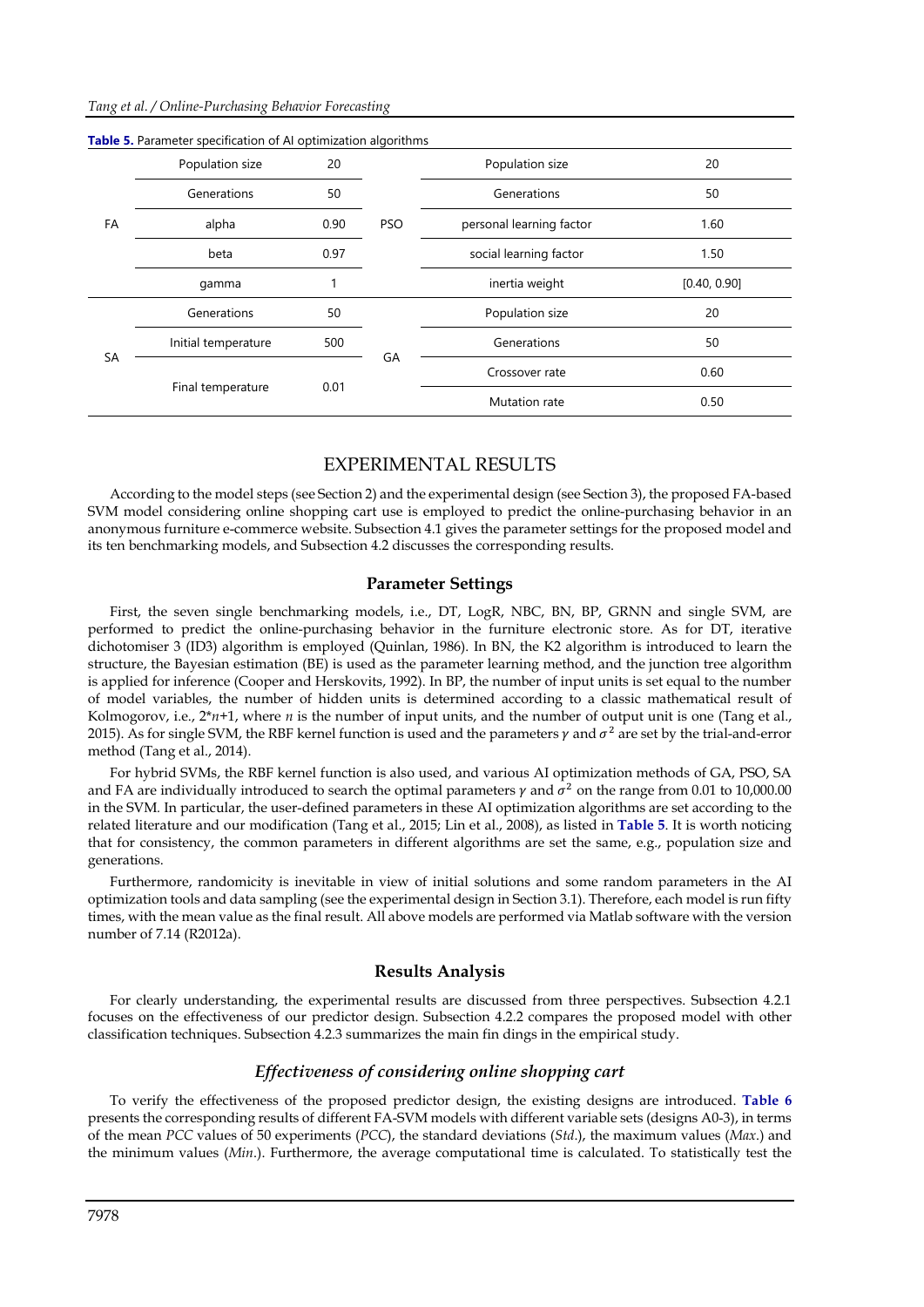| <b>Table of</b> companion results of the proposed predictor acsign houring benefitmarking acsigns had b |                           |           |                       |                       |                    |  |  |
|---------------------------------------------------------------------------------------------------------|---------------------------|-----------|-----------------------|-----------------------|--------------------|--|--|
| <b>Design</b>                                                                                           |                           | A0        | A1<br>A <sub>2</sub>  |                       | A3                 |  |  |
| <b>PCC</b>                                                                                              |                           | 0.7673    | 0.7026<br>0.7152      |                       | 0.7606             |  |  |
| Std.                                                                                                    |                           | 0.0067    | 0.0113                | 0.0105                | 0.0065             |  |  |
| Max.                                                                                                    |                           | 0.7824    | 0.7220                |                       | 0.7745             |  |  |
| Min.                                                                                                    |                           | 0.7536    | 0.6600<br>0.6863      |                       | 0.7462             |  |  |
| Time Consuming (seconds)                                                                                |                           | 5612.7295 | 7465.8408             | 9735.2771             | 679.4646           |  |  |
| $t$ -test result                                                                                        | t-statistic<br>$p$ -value |           | 27.1181<br>(< 0.0001) | 23.4118<br>(< 0.0001) | 3.9295<br>(0.0002) |  |  |

| <b>Table 6.</b> Comparison results of the proposed predictor design A0 and its benchmarking designs A1-3 |  |  |  |
|----------------------------------------------------------------------------------------------------------|--|--|--|
|----------------------------------------------------------------------------------------------------------|--|--|--|

superiority of the proposed model, one-tailed *t* test is performed, with the null hypothesis that the classification accuracy (in terms of *PCC*) of the proposed model A0 is no higher than the benchmarking models A1-3, as the *t*statistic and *p*-value (in bracket) listed in the last two rows of **Table 6**.

From the comparison results, one important conclusion can be obviously found that our design A0 appears to be the best model in classification prediction for online-purchasing behavior, given that its mean *PCC* value, together with the maximum and minimum values, are the highest without exception, with a relatively low standard deviation ranking the second. Among benchmarks, design A3, which is the most similar to A0 but without online shopping cart use, ranks the best in terms of classification accuracy. However, design A2, even with the most features, performs the worst. Furthermore, the *t*-test statistically confirms the superiority of our design over all the other model variable designs, under a confident level of 90%.

From the above results, two interesting implications can be obtained for online-purchasing behavior research. First, as online shopping cart becomes an increasingly important tool in electronic stores, the information on shopping cart uses cannot be neglected in online customer behavior study. Therefore, our design considering online shopping cart uses significantly defeats all the benchmarking designs neglecting such important information, in terms of prediction accuracy. Second, even with a large number of model variables, designs A1 and A2 appear to be ineffective in capturing online-purchasing behavior, mainly due to two important reasons. On the one hand, some importing behaviors (e.g., customer heterogeneity) are neglected in designs A1 and A2. On the other hand, many features in designs A1 and A2 fall into one category responding to one type of customer behavior, between which there exists a strong relationship. Therefore, such multicollinearity leads to modeling inefficiency. In contrast, even with a small feature size, models A0 and A3 covering diverse customer behaviors (clickstream measures, previous purchase behavior and customer heterogeneity) appear much more effective in in terms of both prediction accuracy and time saving.

## *Effectiveness of hybrid FA-SVM model*

To verify the effectiveness of the proposed hybrid FA-SVM method, seven single popular classification techniques (i.e., LogR, GRNN, BP, NBC, DT, single SVM and BN) and three hybrid SVMs (i.e., GA-SVM, PSO-SVM and SA-SVM) are also performed. **Table 7** presents the comparison results of different classification methods with the design A0.

From the comparison results, four main conclusions can be easily observed. First, the proposed FA-SVM model significantly outperforms all the benchmarking models without exception, given that its mean value of *PCC* is the highest. Second, the four hybrid SVM models of FA-SVM, GA-SVM, SA-SVM and PSO-SVM perform much better than single SVM model in terms of much higher *PCC* values, confirming the effectiveness of the "hybrid modeling" concept in model improvement. Third, most AI algorithms (i.e., BP, NBC, DT, SVM and BN) defeat the most traditional statistical model LogR, indicating the effectiveness of AI techniques for modeling the complex online ecommerce system. It is worth noticing that the LogR model may be the most popularly used technique for online customer behavior research (e.g., Van den Poel and Buckinx, 2005; Padmanabhan et al., 2001). From the results of *t*-test, the proposed FA-based SVM classification model can be statistically proved to be superior to all the considered benchmarks listed here, at the confidence level of 90%.

Given the randomness and arbitrariness in the AI searching methods of FA, GA, SA and PSO and data sampling, the model robustness should be also taken into consideration as another important criterion for performance evaluation. In particular, all the single models (i.e., LogR, GRNN, BP, NBC, DT, SVM and BN) and hybrid SVM models (i.e., FA-SVM, GA-SVM, PSO-SVM and SA-SVM) are run fifty times (as mentioned in Section 3.1), and the standard deviations (*std*.) of *PCC* are calculated, as the results reported in **Table 7**. According to the results, BN is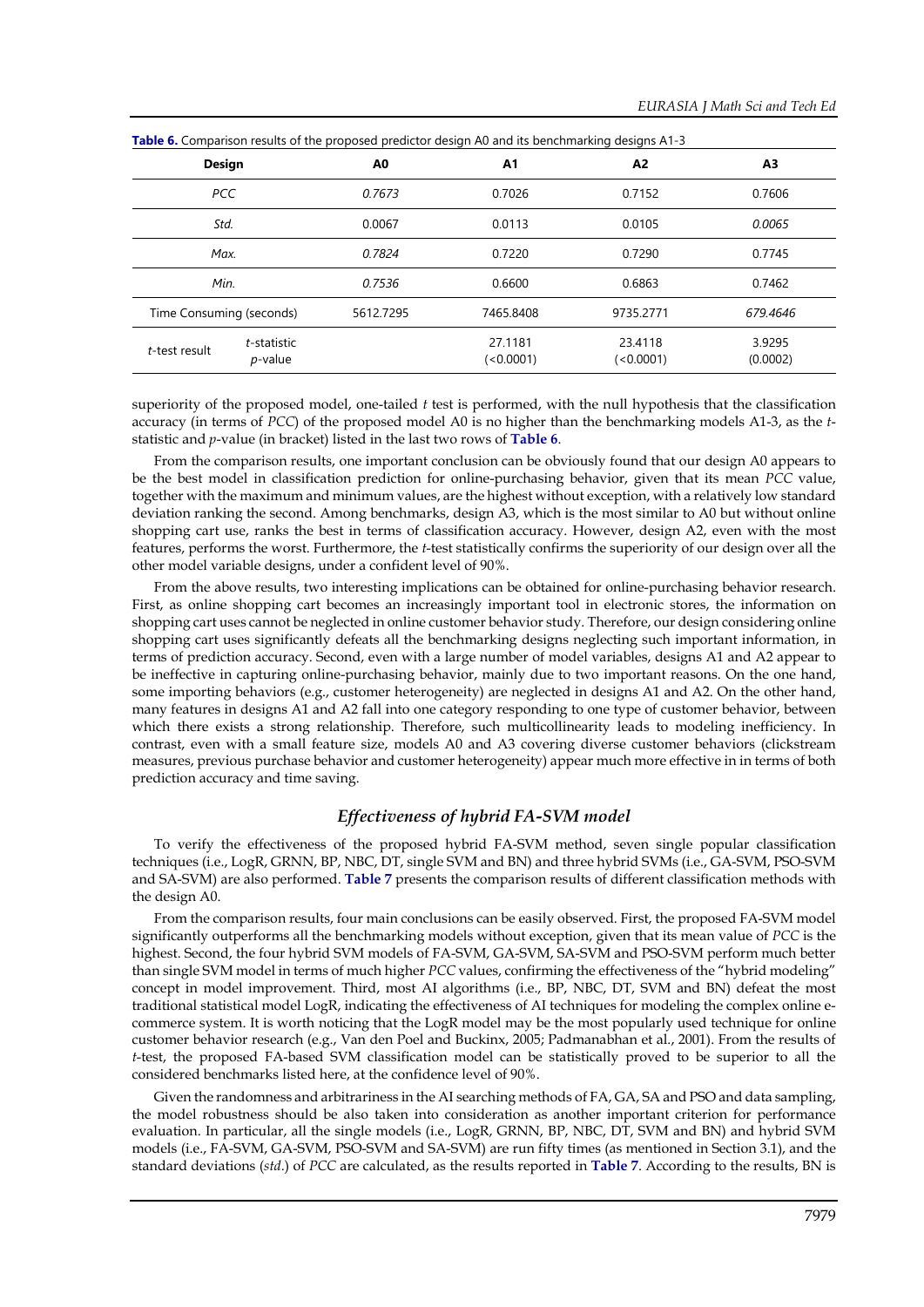|             |            |        |        |        | t-test result |            |  |
|-------------|------------|--------|--------|--------|---------------|------------|--|
|             | <b>PCC</b> | Std.   | Max.   | Min.   | t-statistic   | p-value    |  |
| FA-SVM      | 0.7673     | 0.0068 | 0.7823 | 0.7531 |               |            |  |
| GA-SVM      | 0.7649     | 0.0066 | 0.7777 | 0.7517 | 1.7569        | 0.0420     |  |
| PSO-SVM     | 0.7647     | 0.0066 | 0.7809 | 0.7452 | 1.7405        | 0.0440     |  |
| SA-SVM      | 0.7653     | 0.0078 | 0.7837 | 0.748  | 1.5295        | 0.0660     |  |
| LogR        | 0.5869     | 0.0470 | 0.7174 | 0.5457 | 27.1857       | (<0.0001)  |  |
| <b>GRNN</b> | 0.5664     | 0.0091 | 0.586  | 0.5443 | 136.4710      | (< 0.0001) |  |
| <b>BP</b>   | 0.7482     | 0.0559 | 0.7842 | 0.5707 | 2.3948        | 0.0100     |  |
| <b>NBC</b>  | 0.7024     | 0.0274 | 0.7689 | 0.6403 | 16.1515       | (< 0.0001) |  |
| DT          | 0.7640     | 0.0083 | 0.7758 | 0.7359 | 2.2190        | 0.0150     |  |
| <b>SVM</b>  | 0.7592     | 0.0066 | 0.7749 | 0.7489 | 5.7269        | (<0.0001)  |  |
| <b>BN</b>   | 0.7505     | 0.0016 | 0.7619 | 0.7503 | 18.0624       | (< 0.0001) |  |

**Table 7.** Comparison results of the proposed FA-SVM model and its benchmarking classification techniques

shown to be the most stable model with the smallest standard deviation, but its prediction accuracy is at a relatively low level. Apart from BN, all the hybrid SVM variants (i.e., FA-SVM, GA-SVM, PSO-SVM and SA-SVM) are much more stable than the single models in terms of much lower standard deviations, testifying to the effectiveness of both SVM tool and the "hybrid modelling" concept.

Generally, with the highest *PCC* value and relatively low standard deviation, the proposed hybrid FA-SVM model can be considered as an effective and robust classification approach for online customer behavior prediction.

#### *Summarizations*

According to above analyses, seven conclusions can be obtained from the experimental study.

Regarding model predictors: (1) the proposed design A0 considering online shopping cart uses significantly outperforms all the benchmarking designs neglecting such an important feature, in terms of prediction accuracy; (2) focusing on the number of features, large-scaled variable sets (e.g., designs A1 and A2) still be ineffective, due to multicollinearity between the similar predictors and neglecting certain type(s) of customer behavior; and (3) in contrast, even with a small feature size, the proposed design A0 covering the main customer behaviors performs the best, in terms of both prediction accuracy and time saving.

For classification techniques: (4) the proposed hybrid FA-SVM model significantly outperforms all the benchmark models without exception, in terms of prediction accuracy; (5) the four hybrid models, i.e., FA-SVM, GA-SVM, SA-SVM and PSO-SVM, perform much better than single SVM model, confirming the effectiveness of the "hybrid modeling" concept in model improvement; and (6) the AI optimization algorithms (i.e., BP, NBC, DT, SVM and BN) significantly outperform the traditional statistical LogR model, indicating the effectiveness of AI techniques for modeling the complex online e-commerce system.

Therefore, (7) using the model predictors (covering both common online customer behaviors and shopping cart uses) and the FA-based SVM model (based on the "hybrid modeling" concept), the proposed model can be used as a powerful tool for forecasting online-purchasing behavior, in terms of prediction accuracy, robustness and time saving.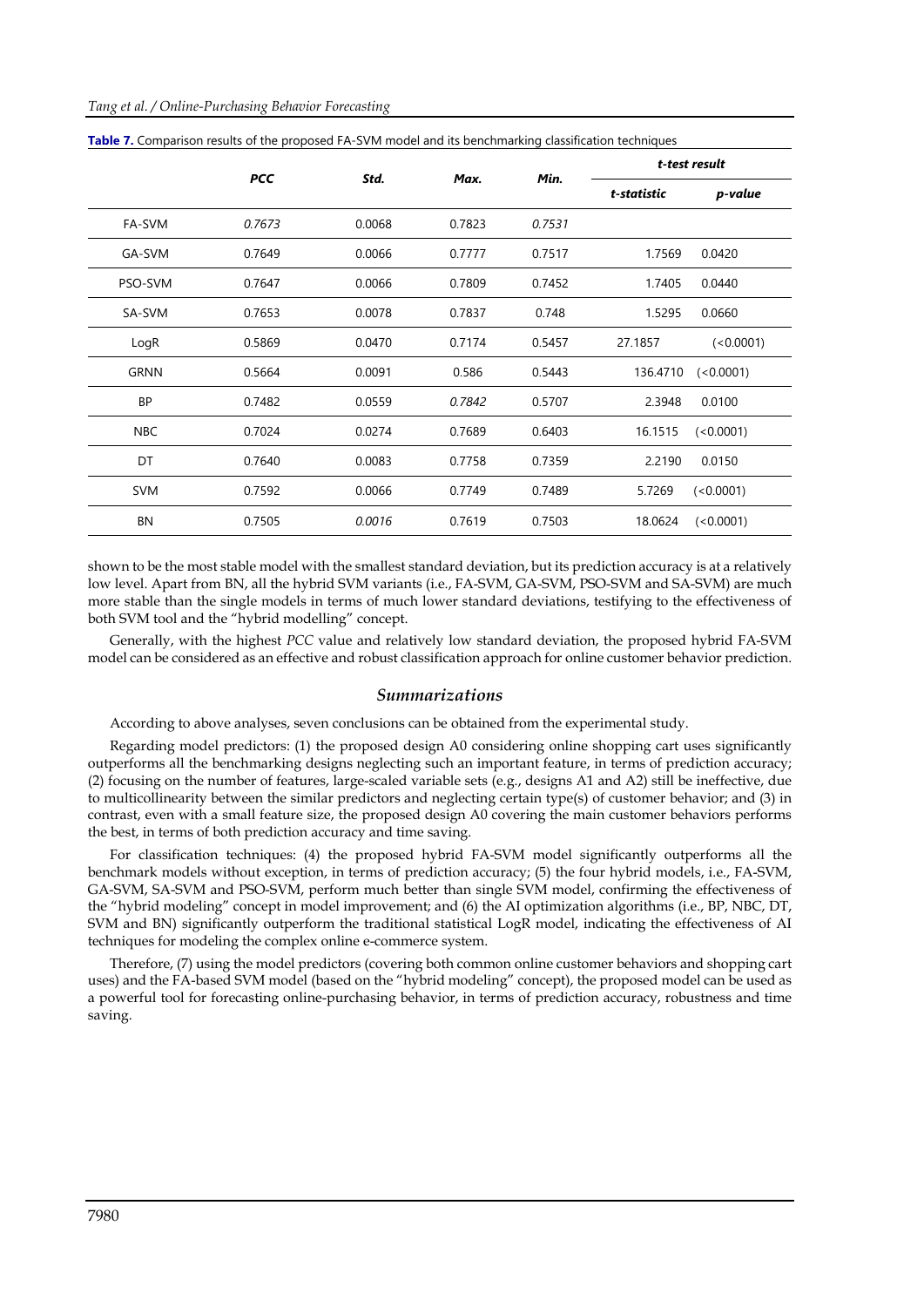## **CONCLUSIONS**

To improve online-purchasing behavior prediction, a hybrid FA-based SVM model considering online shopping cart use is proposed in this study. In particular, a hybrid classification model, i.e., FA-based SVM, is formulated based on the "hybrid modeling" concept, by coupling the effective AI technique of SVM for classification and the emerging AI optimization tool of FA for parameters selection in SVM. Furthermore, an appropriate set of predictors is carefully structured considering online shopping cart use, which was otherwise neglected in existing models.

For illustration and verification purposes, the proposed model is utilized to predict the online-purchasing behavior in an anonymous online furniture store. Furthermore, a series of benchmarking models with different model variable designs and other popular classification techniques are employed for comparison purpose. The empirical results statistically confirm that using the model predictors (covering both common online customer behaviors and shopping cart uses) and the FA-based SVM model (based on the "hybrid modeling" concept), the proposed model can be used as a powerful tool for forecasting online-purchasing behavior, in terms of prediction accuracy, robustness and time saving.

However, besides the sample data used here, the proposed model should be extended to other e-commerce sites to verify the generality and universality. Furthermore, the prediction results can be used to helpfully facilitate design effective recommendation mechanisms, in order to enhance the conversion rate, which is another important issue in online marketing research. We will look into these issues in the near future.

## ACKNOWLEDGEMENTS

This work was supported by grants from the National Natural Science Foundation of China (NSFC Nos. 71433001, 71301006, 71571010, and 71622011), the National Program for Support of Top Notch Young Professionals, and Beijing Advanced Innovation Center for Soft Matter Science and Engineering.

## **REFERENCES**

- Ansari, A., Essegaier, S., & Kohli, R. (2000). Internet recommendation systems. *Journal of Marketing research, 37*(3), 363-375.
- Baesens, B., Viaene, S., & Van den Poel, D. (2002). Bayesian neural network learning for repeat purchase modelling in direct marketing. *European Journal of Operational Research, 138*(1), 191-211.
- Bakos, J. Y. (1997). Reducing buyer search costs: Implications for electronic marketplaces. *Management science, 43*(12), 1676-1692.
- Bastı, E., Kuzey, C., & Delen, D. (2015). Analyzing initial public offerings' short-term performance using decision trees and SVMs. *Decision Support Systems, 73,* 15-27.
- Bloch, P. H., Sherrell, D. L., & Ridgway, N. M. (1986). Consumer search: An extended framework. *Journal of Consumer Research, 13*(1), 119-126.
- Boroujerdi, E. G., Mehri, S., Garmaroudi, S. S., Pezeshki, M., Mehrabadi, F. R., Malakouti, S., & Khadivi, S. (2014). A study on prediction of user's tendency toward purchases in websites based on behavior models. In *Proceedings of the 6th IEEE Conference on Information and Knowledge Technology*, 61–66.
- Buckinx, W., Verstraeten, G., & Van den Poel. D. (2007). Predicting customer loyalty using the internal transactional database. *Expert systems with applications, 32*(1), 125-134.
- Bucklin, R. E., Lattin, J. M. Ansari, A. Gupta, S., Bell, D., Coupey, E., …, & Steckel, J. (2002). Choice and the Internet: From clickstream to research stream. *Marketing Letters, 13*(3), 245-258.
- Chen, Z. Y., Fan, Z. P., & Sun, M. (2012). A hierarchical multiple kernel support vector machine for customer churn prediction using longitudinal behavioral data. *European Journal of operational research, 223*(2), 461-472.
- Close, A. G., & Kukar-Kinney, M. (2010). Beyond buying: Motivations behind consumers' online shopping cart use. *Journal of Business Research, 63*(9), 986-992.
- Cooper, G. F., & Herskovits, E. (1992). A Bayesian method for the induction of probabilistic networks from data. *Machine learning, 9*(4), 309-347.
- Cortes, C., & Vapnik, V. (1995). Support-vector networks. *Machine learning, 20*(3), 273-297.
- Edwards, T. C., Cutler, D. R., & Zimmermann, N. E. (2006). Effects of sample survey design on the accuracy of classification tree models in species distribution models. *Ecological Modelling, 199*(2), 132-141.
- Gupta, R., & Pathak, C. (2014). A machine learning framework for predicting purchase by online customers based on dynamic pricing. *Procedia Computer Science, 36*, 599-605.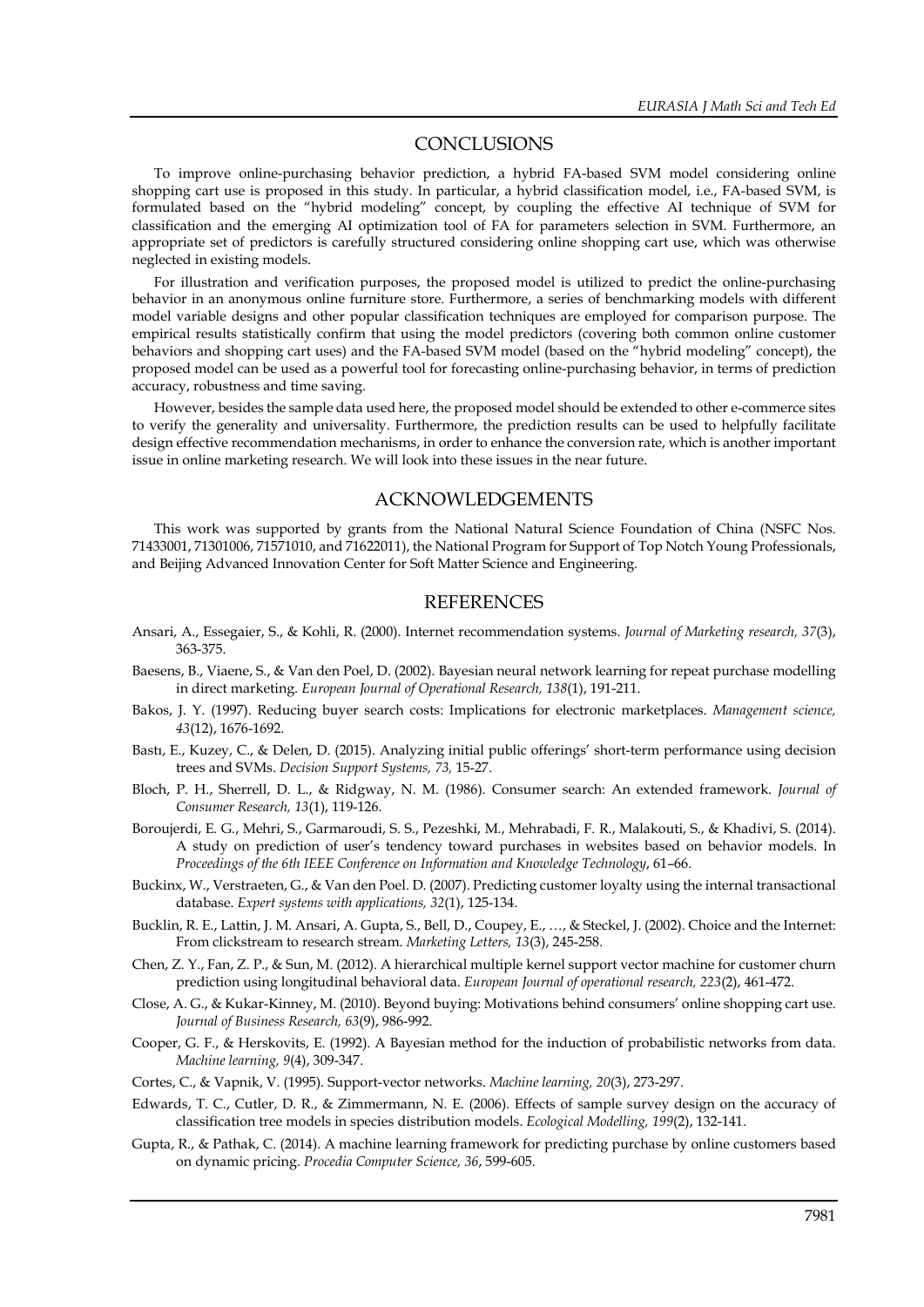- Huang, C. L., & Dun, J. F. (2008). A distributed PSO-SVM hybrid system with feature selection and parameter optimization. *Applied Soft Computing, 8*(4), 1381-1391.
- Iwanaga, J., Nishimura, N., Sukegawa, N., & Takano, Y. (2016). Estimating product-choice probabilities from recency and frequency of page views. *Knowledge-Based Systems, 99*, 157-167.
- Janiszewski, C. (1998). The influence of display characteristics on visual exploratory search behavior. *Journal of Consumer Research, 25*(3), 290-301.
- Kazem, A., Sharifi, E., & Hussain, F. K. (2013). Support vector regression with chaos-based firefly algorithm for stock market price forecasting. *Applied soft computing, 13*(2), 947-958.
- Kim, H. S., & Sohn, S. Y. (2010). Support vector machines for default prediction of SMEs based on technology credit. *European Journal of Operational Research, 201*(3), 838-846.
- Lee, K. C., & Kwon, S. (2008). Online shopping recommendation mechanism and its influence on consumer decisions and behaviors: A causal map approach. *Expert Systems with Applications, 35*(4), 1567-1574.
- Lemon, K. N., White, T. B., & Winer, R. S. (2002). Dynamic customer relationship management: Incorporating future considerations into the service retention decision. *Journal of marketing, 66*(1), 1-14.
- Lessmann, S., Sung, M. C., & Johnson, J. E. V. (2009). Identifying winners of competitive events: A SVM-based classification model for horserace prediction. *European Journal of Operational Research, 196*(2), 569-577.
- Lin, S. W., Lee, Z. J., & Chen, S. C. (2008). Parameter determination of support vector machine and feature selection using simulated annealing approach. *Applied Soft Computing, 8*(4), 1505-1512.
- Lin, S. W., Lee, Z. J., Chen, S. C., & Tseng, T. Y. (2008). Parameter determination of support vector machine and feature selection using simulated annealing approach. *Applied Soft Computing, 8*(4), 1505-1512.
- Lin, S. W., Ying, K. C., Chen, S. C., & Lee, Z. J. (2008). Particle swarm optimization for parameter determination and feature selection of support vector machines. *Expert systems with applications, 35*(4), 1817-1824.
- Liu, L. W., Chang, C. M., Huang, H. C., & Chang, Y. L. (2016). Verification of social network site use behavior of the university physical education students. *Eurasia Journal of Mathematics, Science & Technology Education, 12*(4), 793-805.
- Łukasik, S., & Żak, S. (2009). Firefly algorithm for continuous constrained optimization tasks. *International Conference on Computational Collective Intelligence*. Springer Berlin Heidelberg, 97-106.
- Mandal, P., Haque, A. U., Meng, J., Srivastana, A. K., & Martinez, R. (2013). A novel hybrid approach using wavelet, firefly algorithm, and fuzzy ARTMAP for day-ahead electricity price forecasting. *IEEE Transactions on Power Systems, 28*(2), 1041-1051.
- Martens, D., Baesens, B., Van Gestel, T., & Vanthienen, J. (2007). Comprehensible credit scoring models using rule extraction from support vector machines. *European journal of operational research, 183*(3), 1466-1476.
- Martin-Barragan, B., Lillo, R., & Romo, J. (2014). Interpretable support vector machines for functional data. *European Journal of Operational Research, 232*(1), 146-155.
- Moe, W. W, Chipman, H., George, E. I., & McCulloch, R. (2002). A Bayesian treed model of online purchasing behavior using in-store navigational clickstream. Revising for 2nd review at *Journal of Marketing Research*.
- Moe, W. W., & Fader, P. S. (2004). Dynamic conversion behavior at e-commerce sites. *Management Science, 50*(3), 326-335.
- Moe, W. W., & Fader, P. S. (2004b). Capturing evolving visit behavior in clickstream data. *Journal of Interactive Marketing, 18*(1), 5-19.
- Montgomery, A. L., Li, S., Srinivasan, K., Liechty, J. C. (2004). Modeling online browsing and path analysis using clickstream data. *Marketing Science, 23*(4), 579-595.
- Padmanabhan, B., Zheng, Z., & Kimbrough, S. O. (2001). Personalization from incomplete data: What you don't know can hurt. In *Proceedings of the seventh ACM SIGKDD international conference on Knowledge discovery and data mining, ACM*, 154-163.
- Polat, K., & Güneş, S. (2007). Breast cancer diagnosis using least square support vector machine. *Digital Signal Processing, 17*(4), 694-701.
- Quinlan, J. R. (1986). Induction of decision trees. *Machine learning, 1*(1), 81-106.
- Salehan, M., & Kim, D. J. (2016). Predicting the performance of online consumer reviews: A sentiment mining approach to big data analytics. *Decision Support Systems, 81,* 30-40.
- Sun, A., Lim, E. P., & Liu, Y. (2009). On strategies for imbalanced text classification using SVM: A comparative study. *Decision Support Systems, 48*(1), 191-201.